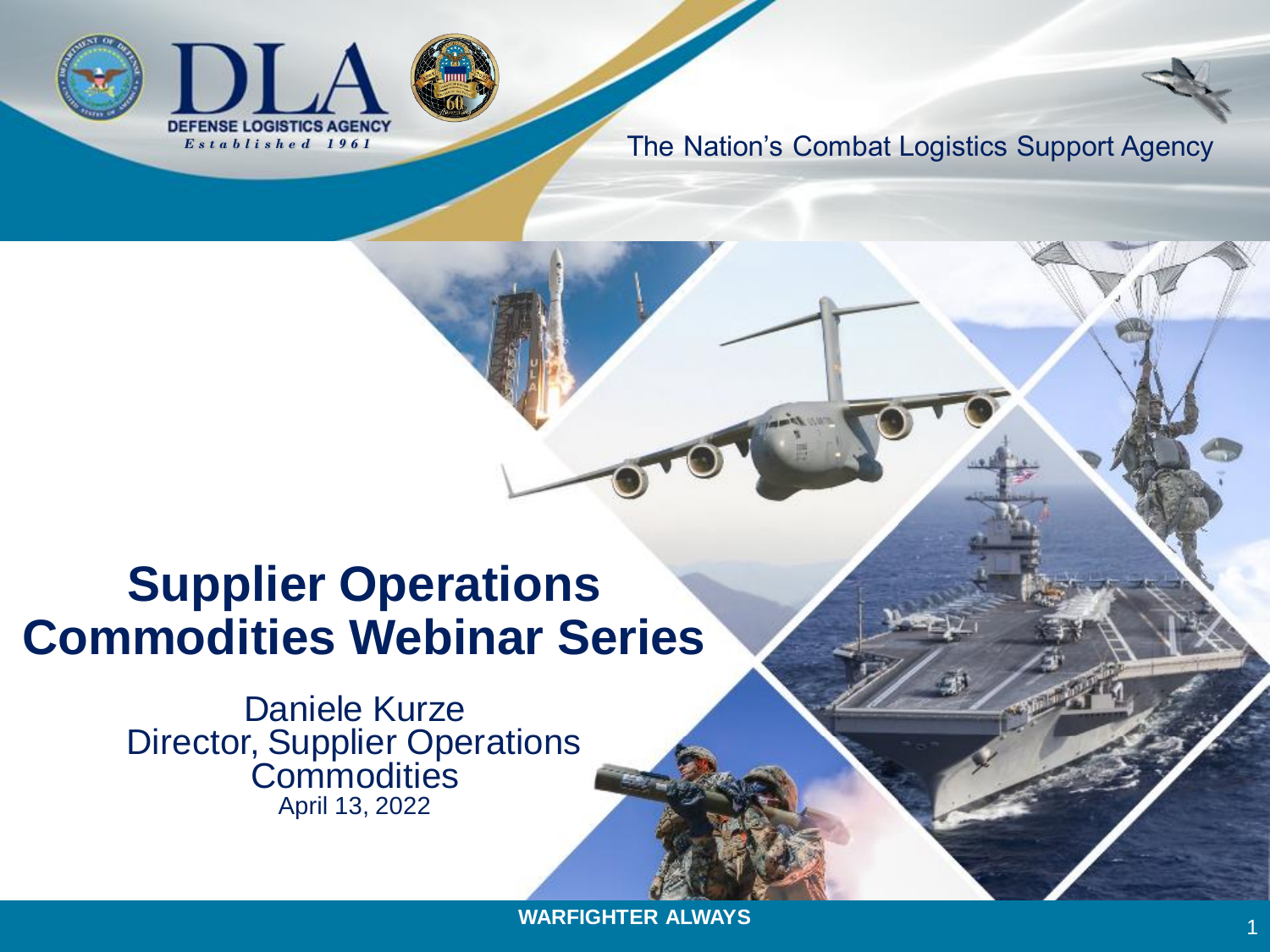

- **Opening Remarks**
	- Daniele Kurze, Director, Supplier Operations Commodities, Defense Logistics Agency (DLA) Aviation
- **Facilitator**
	- Shannon Kersch, Chief, Post Award Commodities Division, DLA Aviation
- **Presenters**
	- Tim Farley, Government Test Program Manager, DLA Aviation
	- Tyler Bishop, Contractor Test Program Manager, DLA Aviation
	- Brian Hartman, Engineering Technical Manager, DLA Aviation
	- LaShunta Horne, Supervisory Contract Administrator, DLA Aviation
- **Open Q&A**
	- Brook Mason, Hill AFB Lab Process
	- Jesse Hornblum, NAVSUP WSS, N23E Engineering Division Head
	- Dan Lenza, NAVSUP WSS, N23 Source Development Department Director
	- Randy Byrum, Quality Assurance Manager
	- Schelica Grant, Supervisory Contract Administrator, ZT Team
	- Wendy Epps, Team Lead Contract Administrator, ZT Team
	- Jeremy Prince, Contracting Team Lead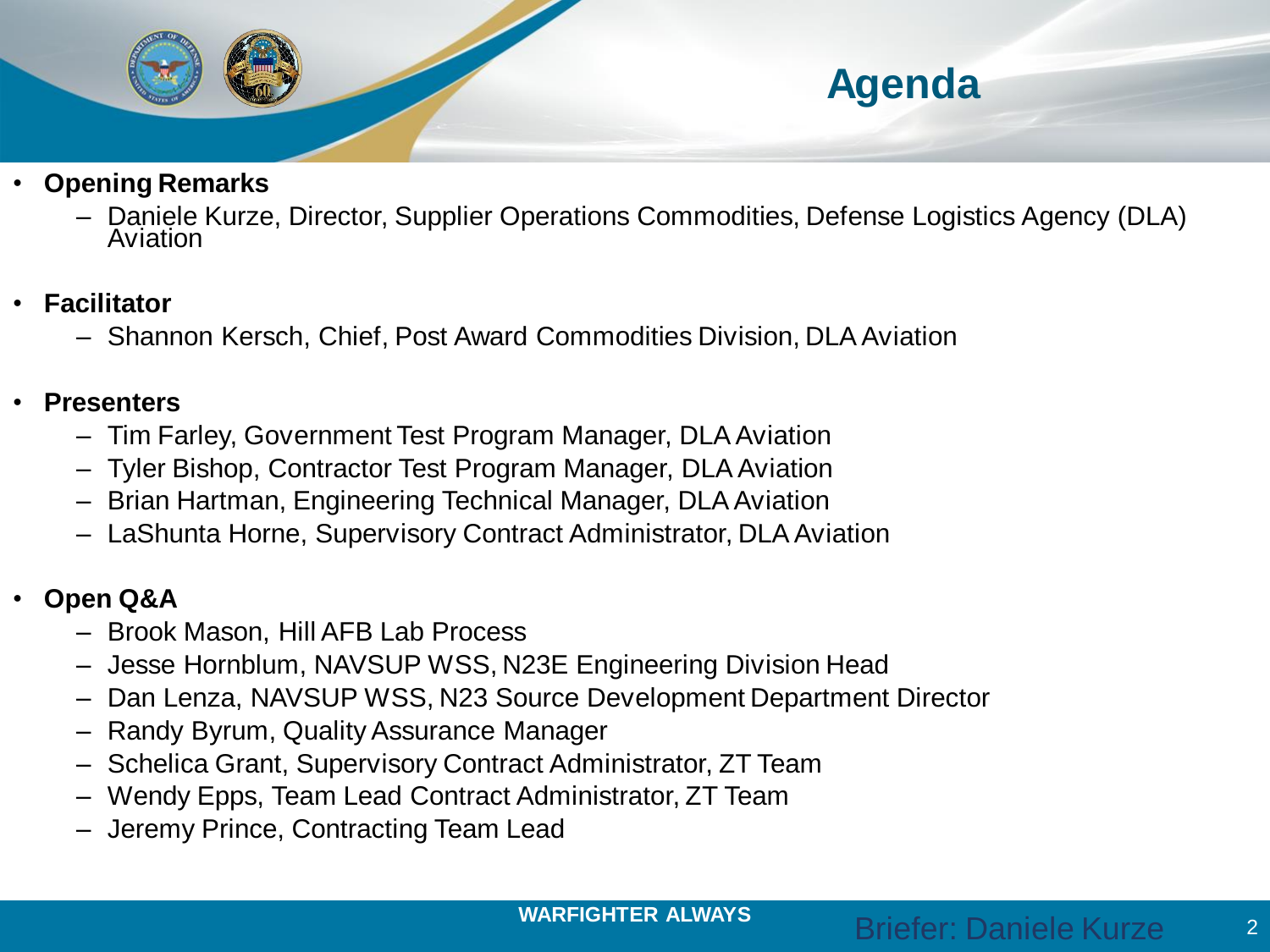### **How to Submit a Question in the Q&A**

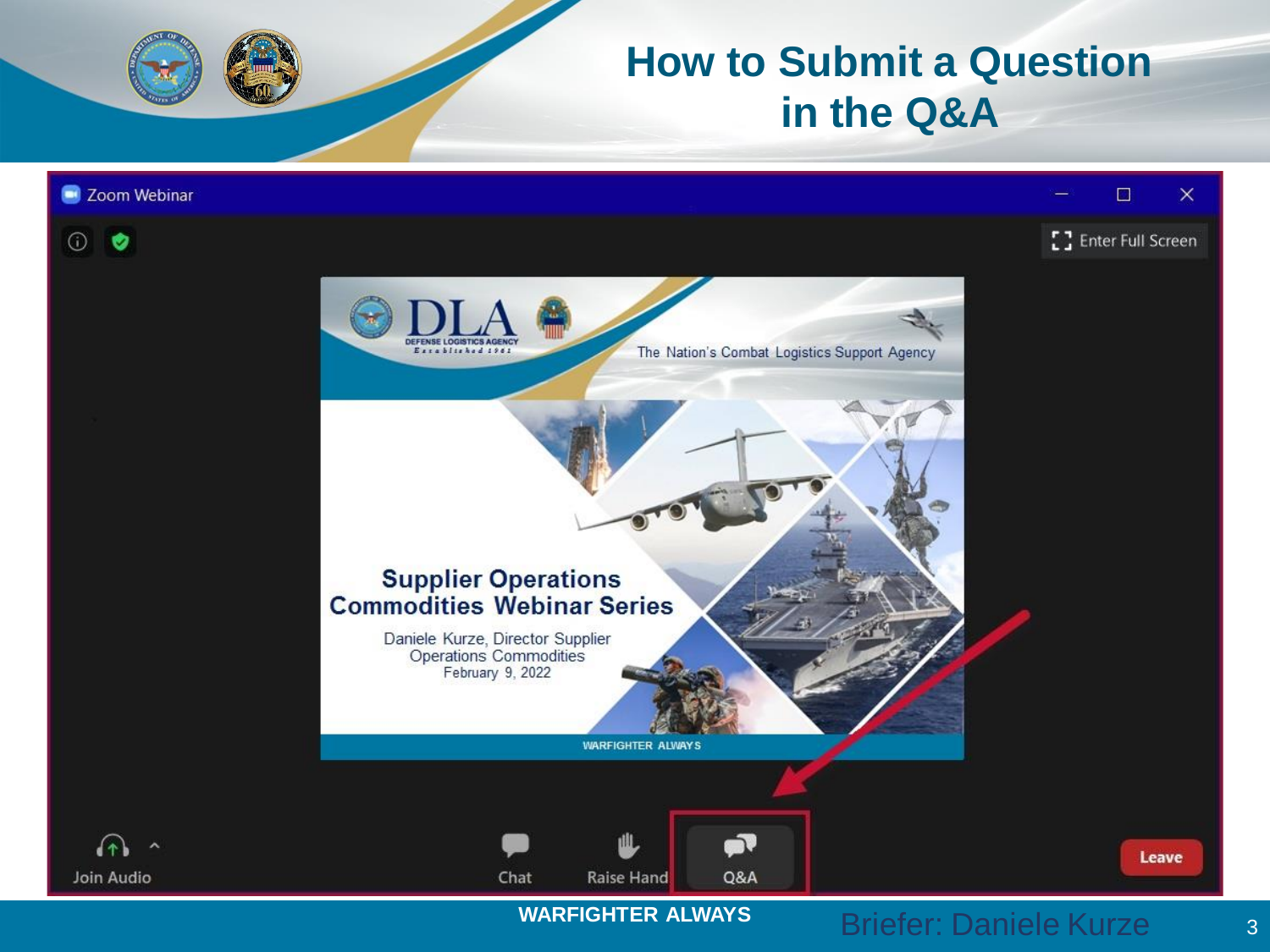



# **Government Testing**

Government First Article Testing Government Production Lot Testing

Tim Farley, Government Test Program Manager, DLA Aviation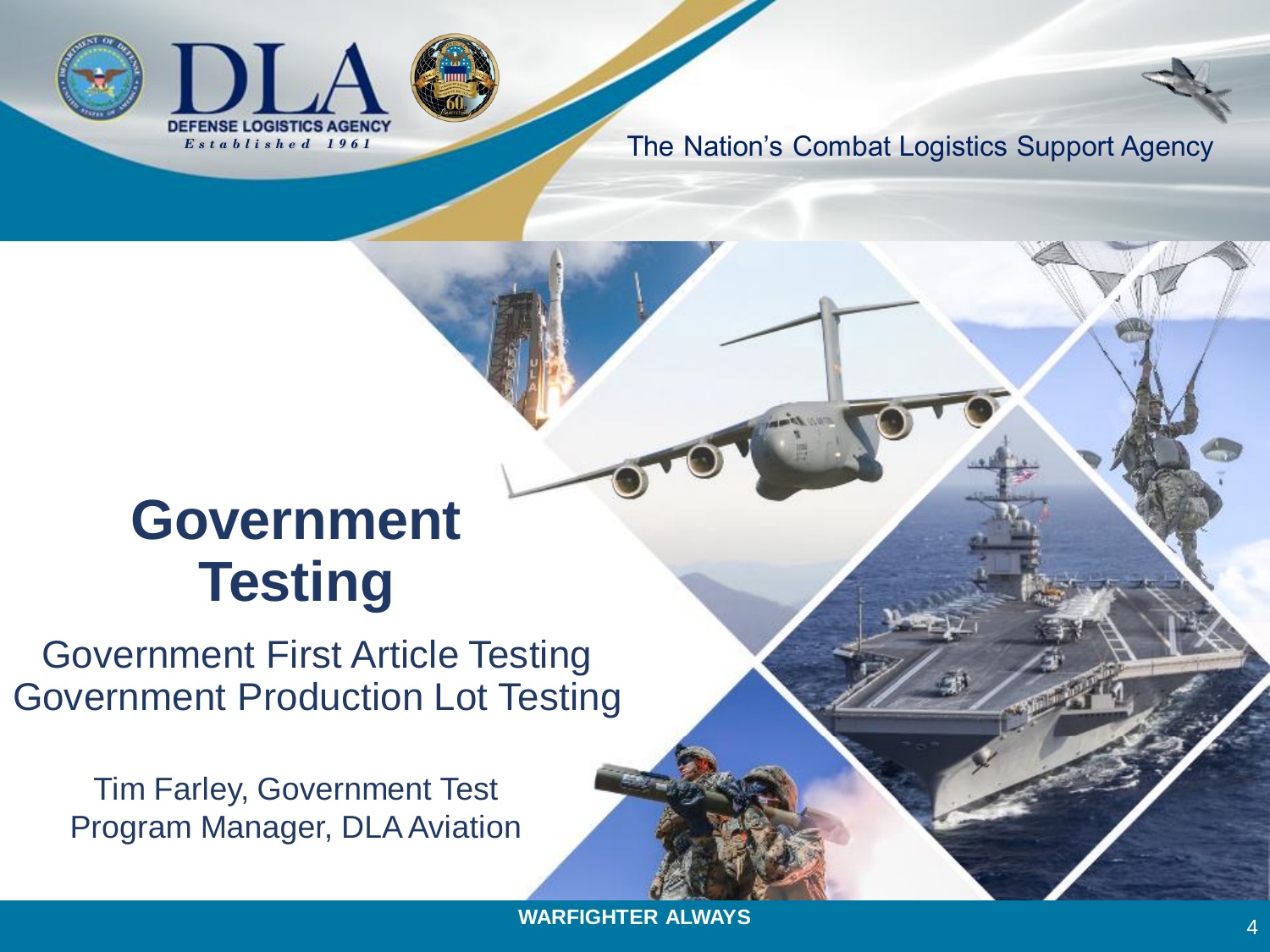**Government First Article Testing:** (FATG) This test is to show manufacturer capability and is completed at a Government Test Lab with witnessed Origin Inspection by a qualified Government Defense Contract Management Agency Quality Assurance Representative (DCMA QAR).

**Government Production Lot Testing**: (PLTG) This Test indicates the manufacturer's ability to create a consistent product within prescribed tolerances (quality). This is done at la Government Test Lab with witnessed Origin Inspection by a qualified Government Defense Contract Management Agency Quality Assurance Representative (DCMA QAR).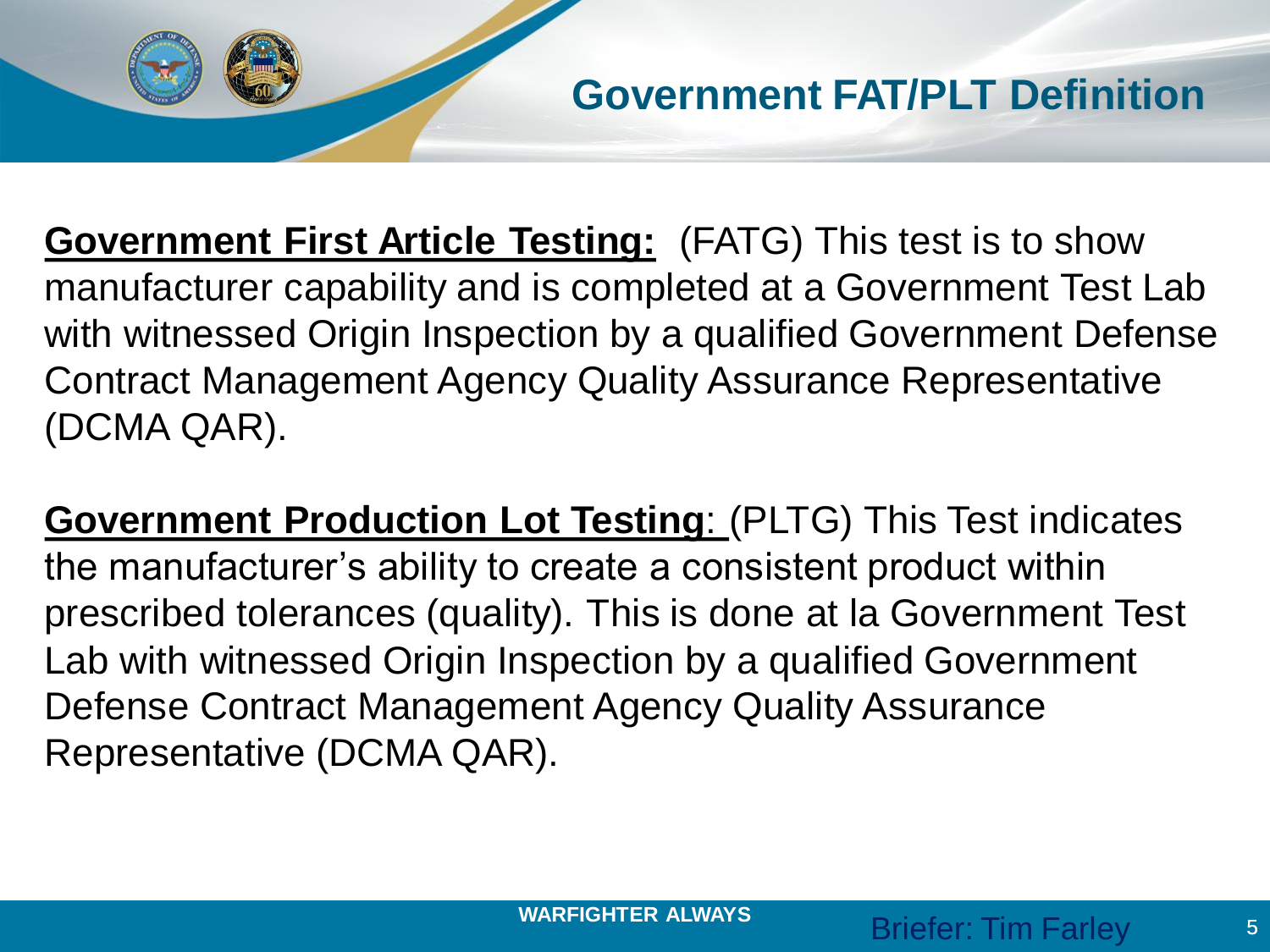

#### **Contract Cited Testing Responsibilities & Roles**

- The Product Assurance Branch serves as the Program Management Team for the various test facilities. We determine, monitor, and track Lab performance for contractually mandated testing.
- Our office serves as the Subject Matter Experts for testing between DLA Partners, contracting, and technical staff.
- Additionally, we identify and coordinate the corrective actions required to resolve deficiencies that may impede the testing process.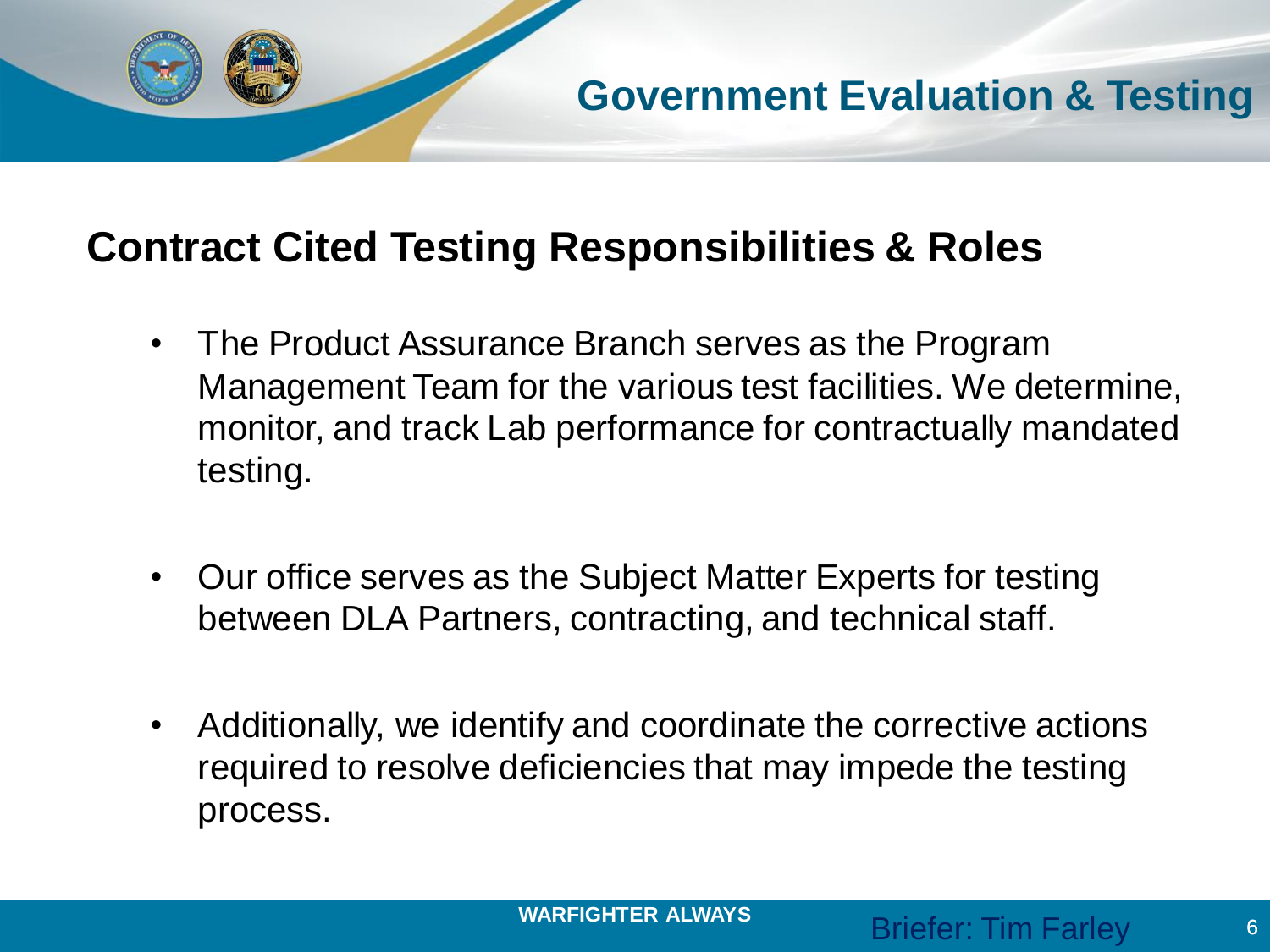

**Government Product Evaluation & Testing**

### **Issues FAU Division Assists In Resolving**

- **Inadequate or Missing Documentation:** First Article Test Program Manager's (FATPM) will contact resolution partners to expedite obtaining missing TDP Technical Data or MFG certification package data, as requested.
- **Inadequate or Missing Contract Language and/or Testing Requirements:** FATPM's coordinate with Post Award Administrator's (PAA) to assist in the identification and verification of missing or incorrect contract content and offer suggestions for necessary modification issuance.
- **Insufficient Sample Quantity:** FATPM's will assist resolution partners to verify quantity shortages/overages and make recommendations for corrective action and possible contract modifications.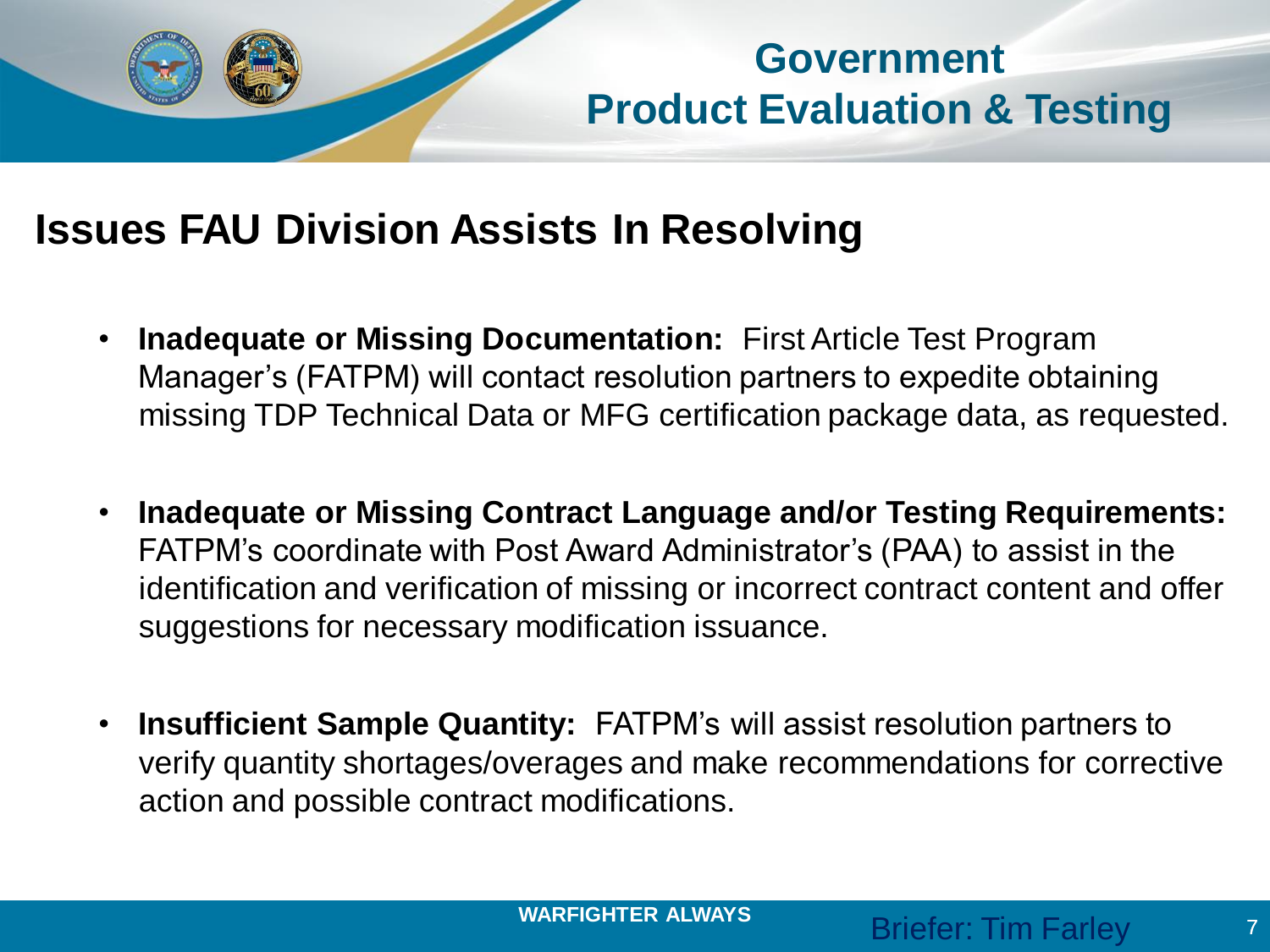

### **Government Product Evaluation & Testing**

### **Issues We Assist In Resolving (cont.)**

- **Repeated First Article Submission for the Same Materials/Vendor:**  FATPM's screen lab work-in-process lists to identify parent/child duplicates and orchestrate returns with recommendations for child contract waivers following parent approvals.
- **First Article Resubmission Without Contracted Authority (Mods):** FATPM encounter First Article Test (FAT) re-submissions without PAA authorization. Re-submission negotiations needs to occur with appropriate modification, before sample is sent back to the Lab. FATPM coordination for obtaining the required modification necessary to allow testing progress.

**All Resubmittals (government/contractor) should be submitted to:**

[DLATesting@dla.mil](mailto:DLATesting@dla.mil)

Submitting Resubmittals via PAR, US Mail, FEDX, UPS or to Labs will **significantly** increase processing time.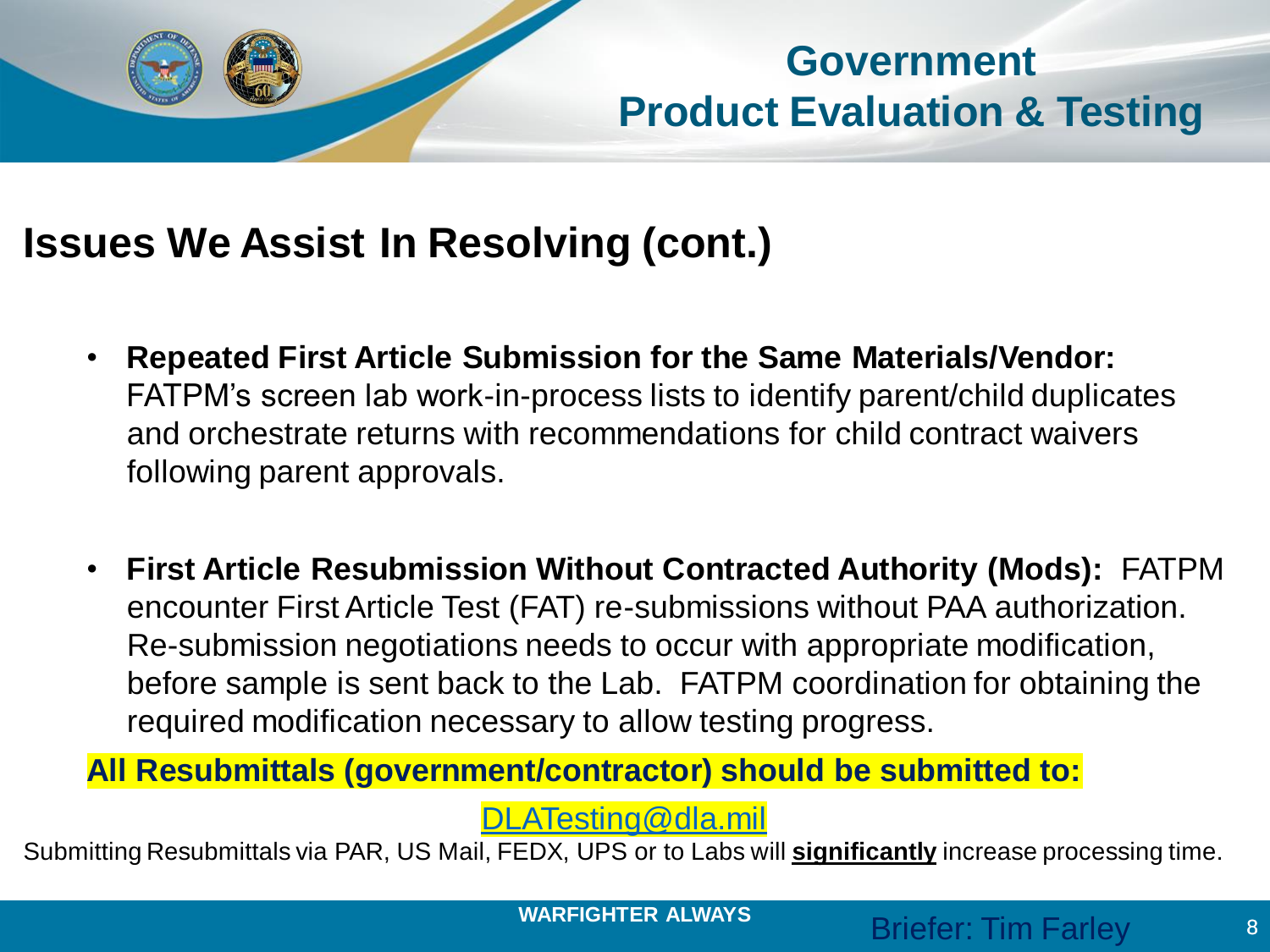

### **Test CLIN Combinations**

#### **17 Possible Contract Test CLIN Combinations**

#### **Examples:**

- **Very Complex Parts – Critical Flight Safety (CSI):**
	- **FATG & PLTG w/Form-Fit-Function (FFF)** (most expensive; most time consuming)
- **Complex Parts – Critical Application:**
	- **FATG & PLTC**
- **Non-critical:**
	- **No Testing** (least expensive)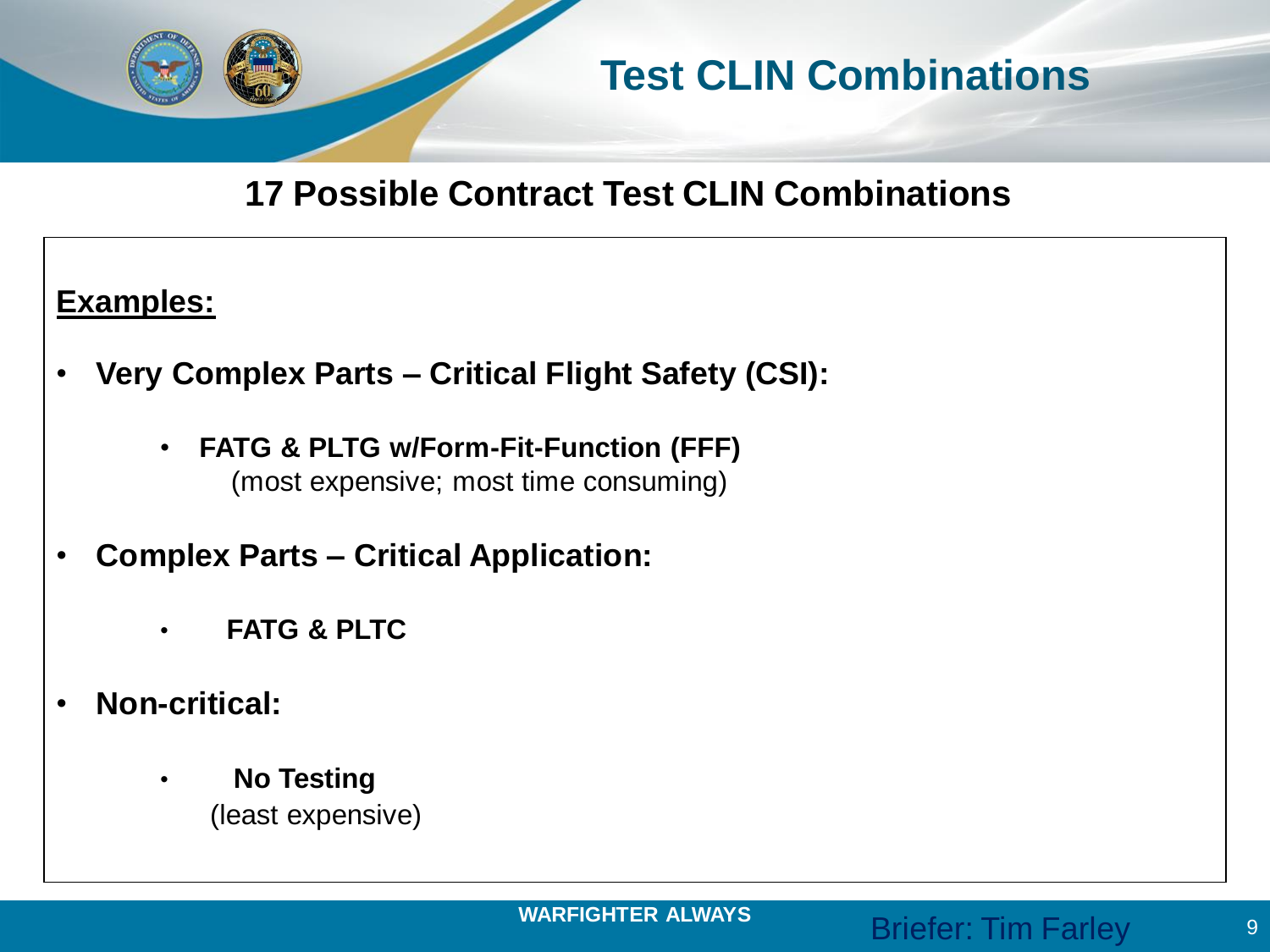

#### **FAU Test Tracking Tools (Access Database and Share Point):**

• DLA Aviation FAT Tracker Database providing real time Work in Process (WIP)

**Government FAT Tracking**

- Lab or completion status can be requested through the Post Award Administrator (Post Award Request (PAR)
- Database is shared to DCMA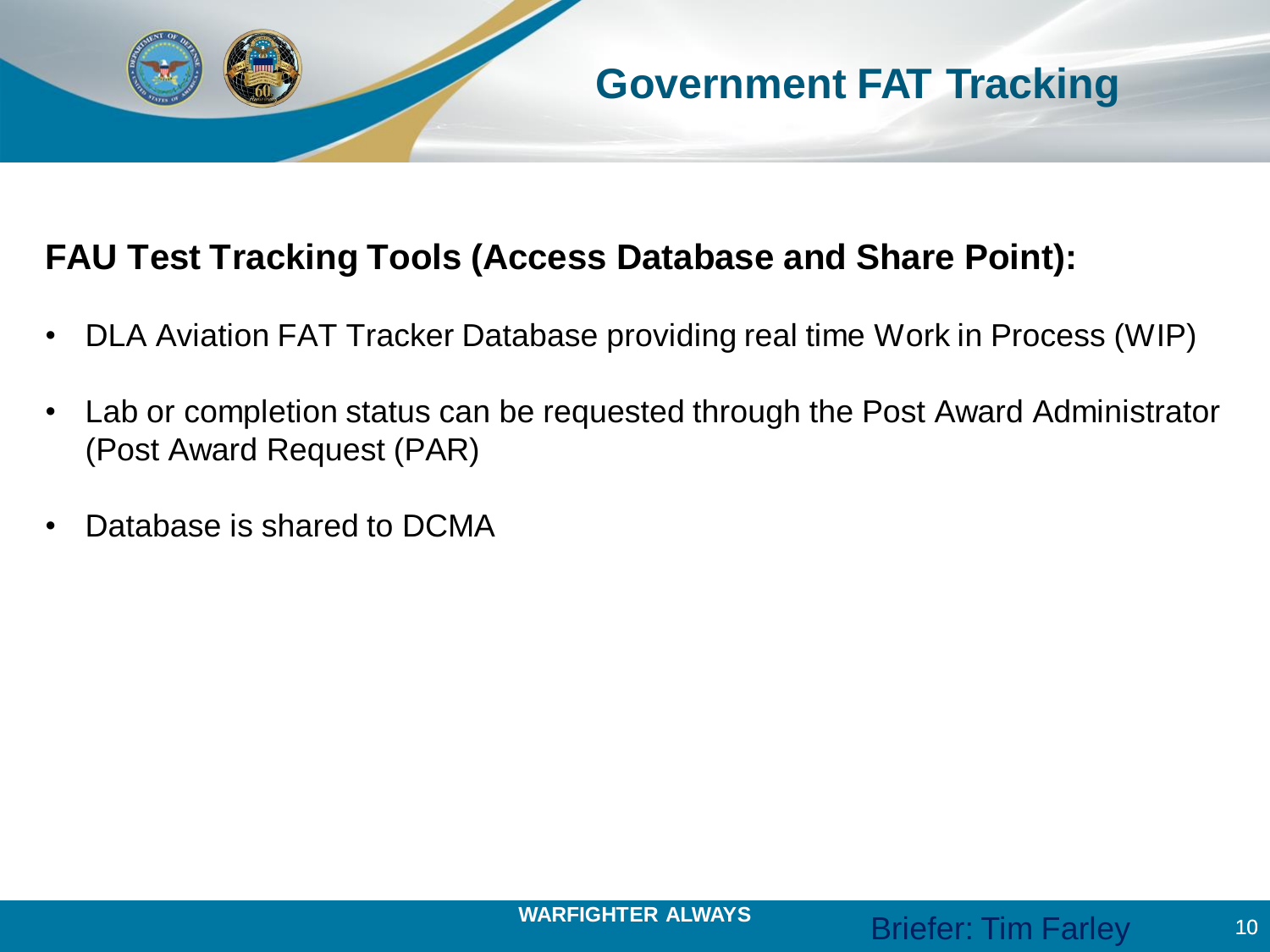

#### **Process Flow**

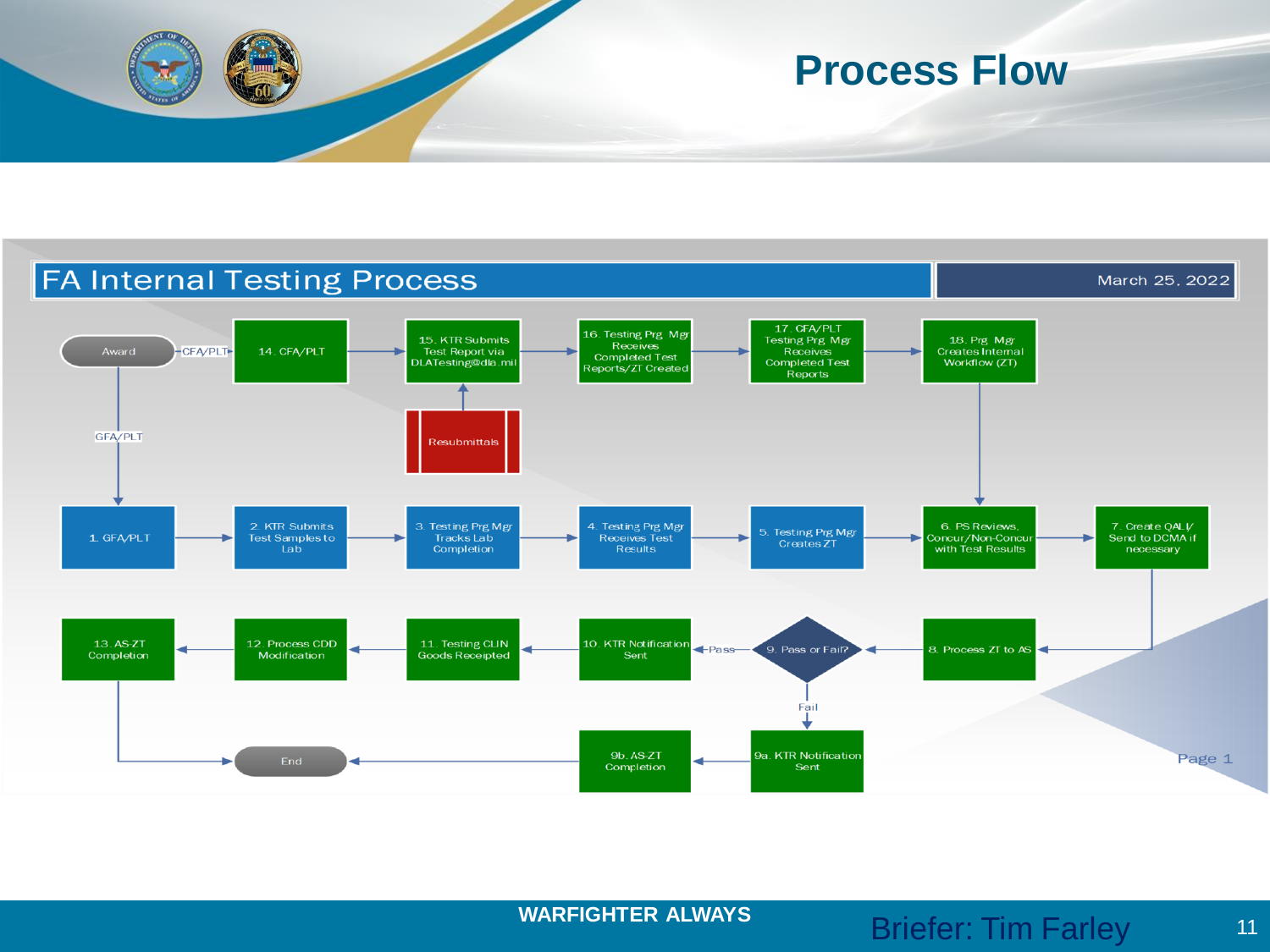

### **Product Verification Testing**

### **Product Verification Testing Clause (PVT)**

- Product has past quality problems (item)
- Contractor has past quality problems
- Performance specs (supplier base)
- Industrial base past performance has been unacceptable or has experienced major problems (processes)
- Complex or sensitive production/manufacturing set ups are required (processes)
- Emerging technology mandating significant changes in production manufacturing (processes)
- First-time buys
- Critical Safety Items (CSIs)
- No other Quality verification testing (FAT/PLT) is specified in the award

\*FAR Clause 52.246-2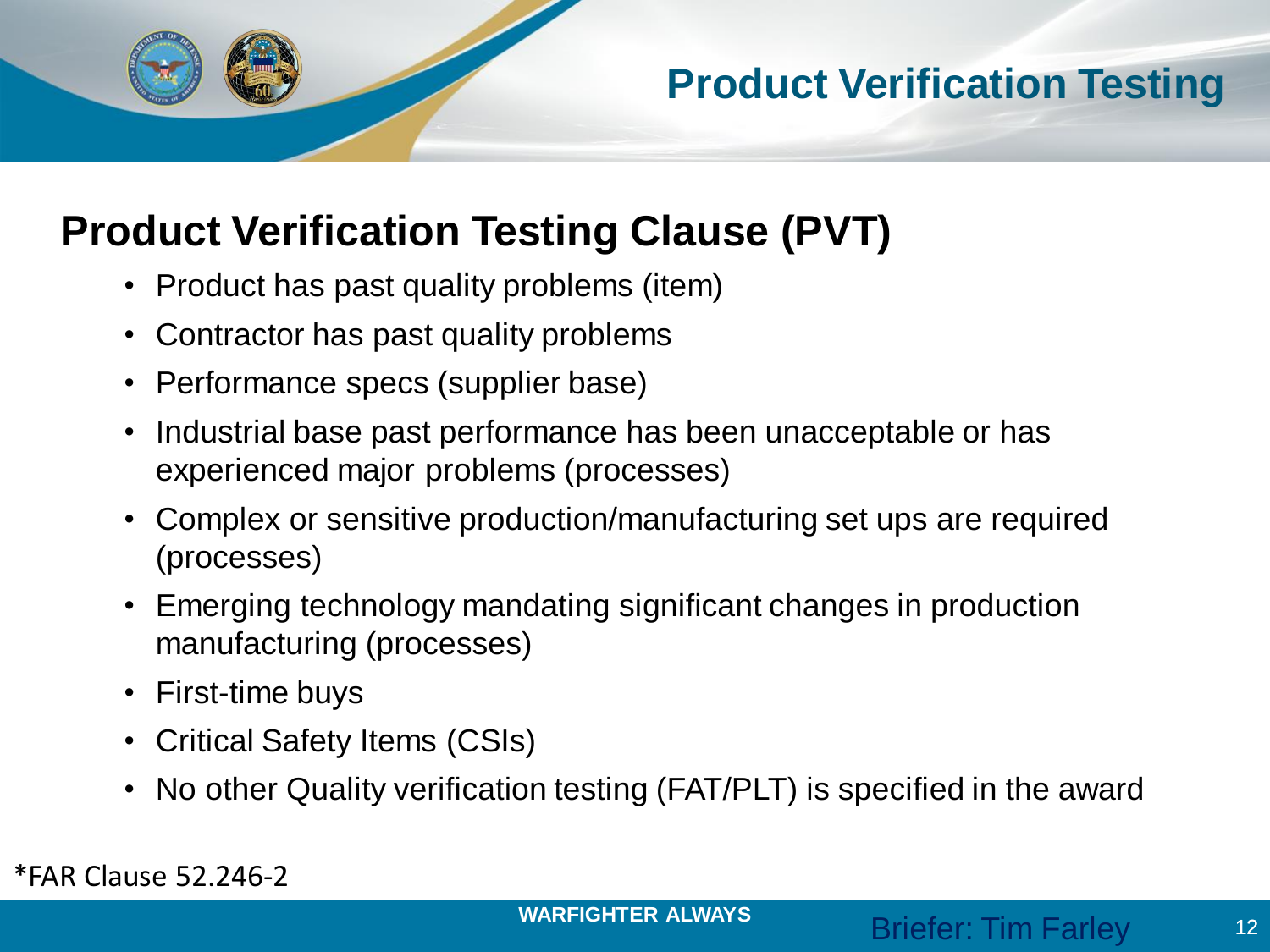

#### **DLA's continued process improvement changes:**

- Reduction of First Article Testing
	- Increased use of alternative testing
		- Use of source qualifications prior to solicitation MFG to ESA direct via Tech Data Package (TDP) Source Qualification Statement (SQS).
		- Increased use of Production Lot Testing (PLT) vs First Article Testing (FAT)
		- Improvements to the Testing Waiver Process
- Continued streamlining of waiver criteria for FAT and PLT (Parent/Child Relationship)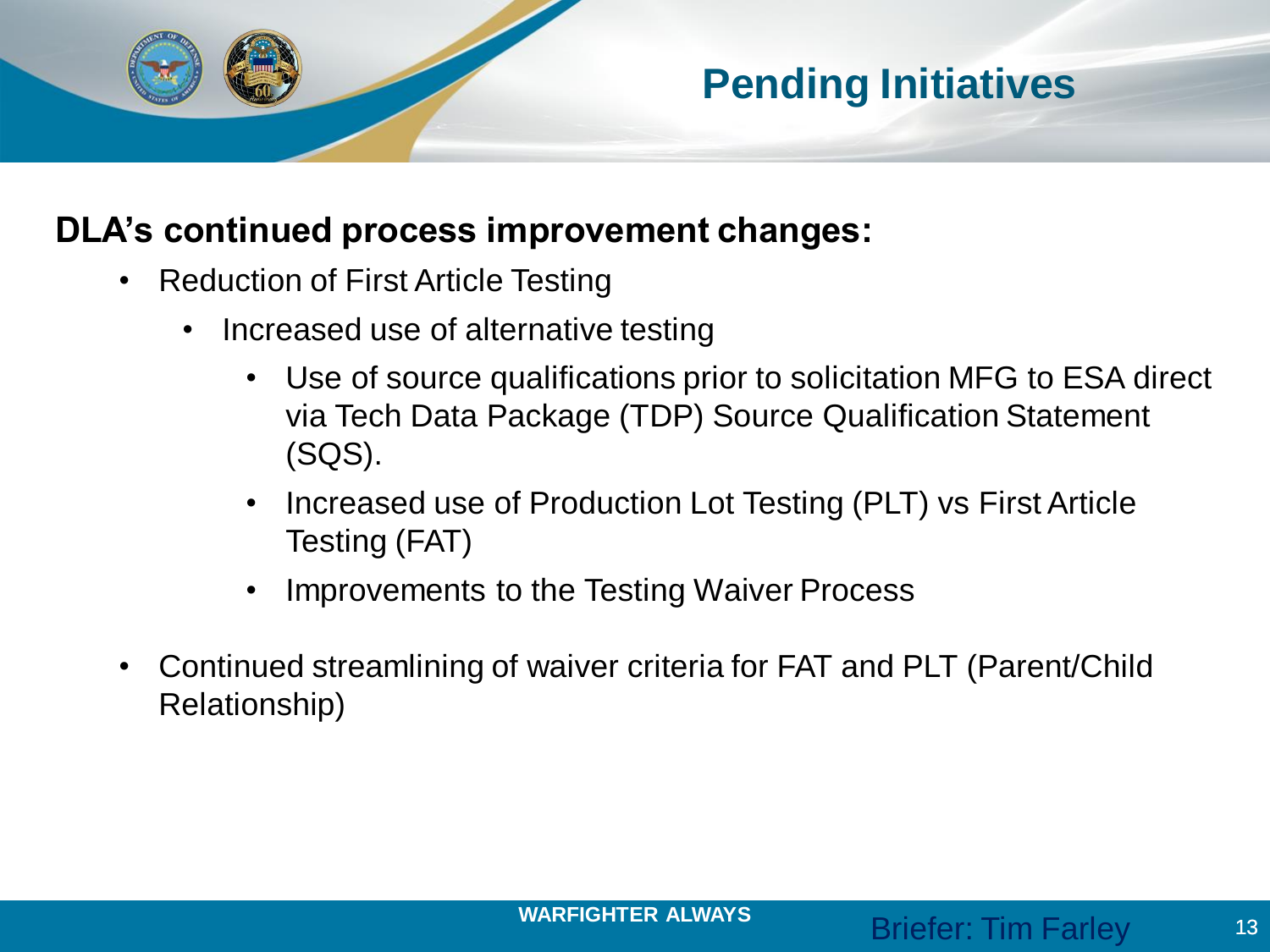

**GFAT/PLT Sample Returns** 

### FAR 52-209-4

Contract language updated for test sample returns:

• At its discretion, the Government may return FAT units to the contractor at no cost to the Government. The contractor shall submit the return address and pre-paid return label or shipping account for payment. In accordance with FAR 52.209-4.sample Returns on Government Testing.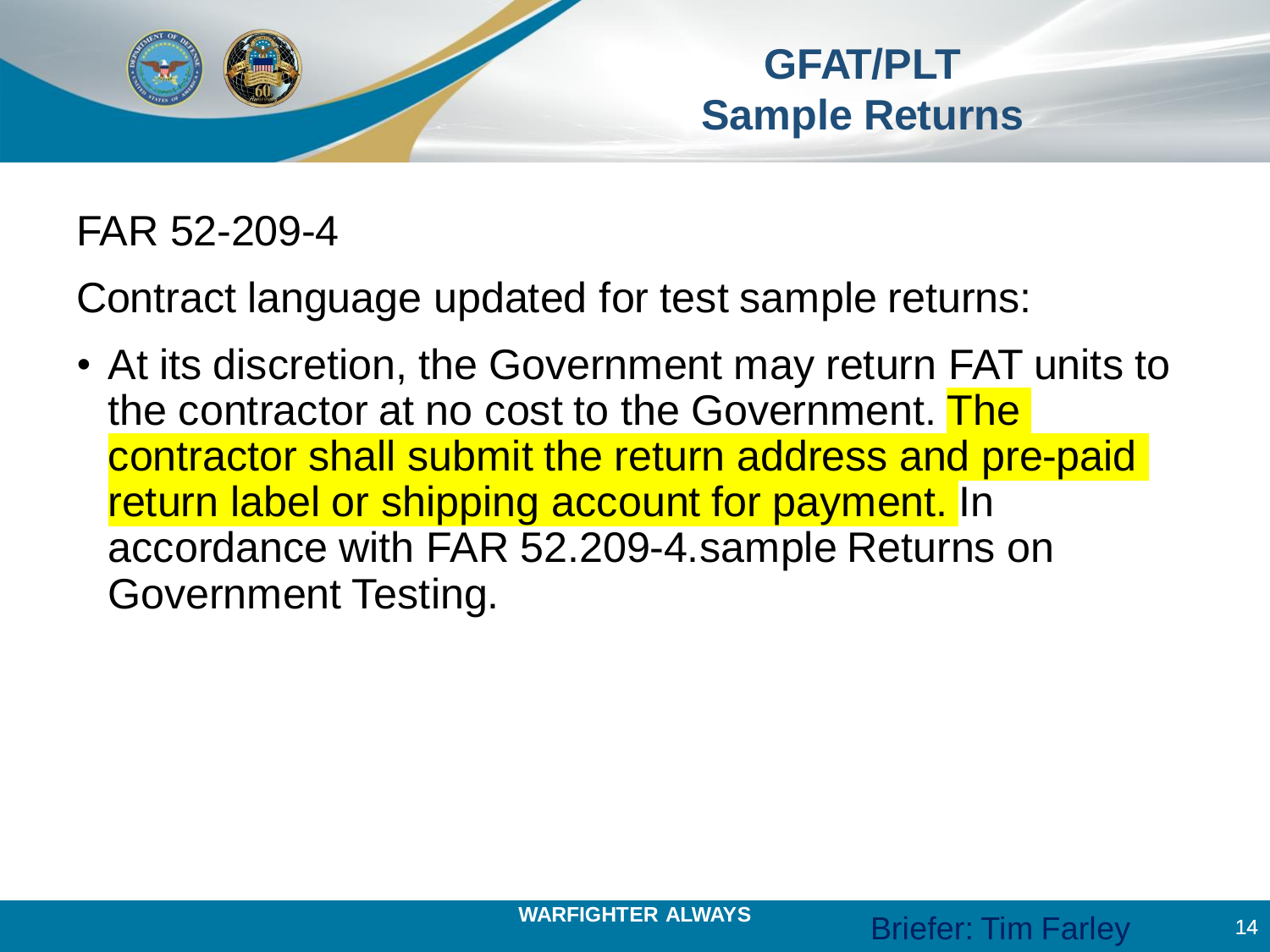



# **Contractor Testing**

Contractor First Article Testing Contractor Production Lot Testing

> Tyler Bishop, Contractor Test Program Manager, DLA Aviation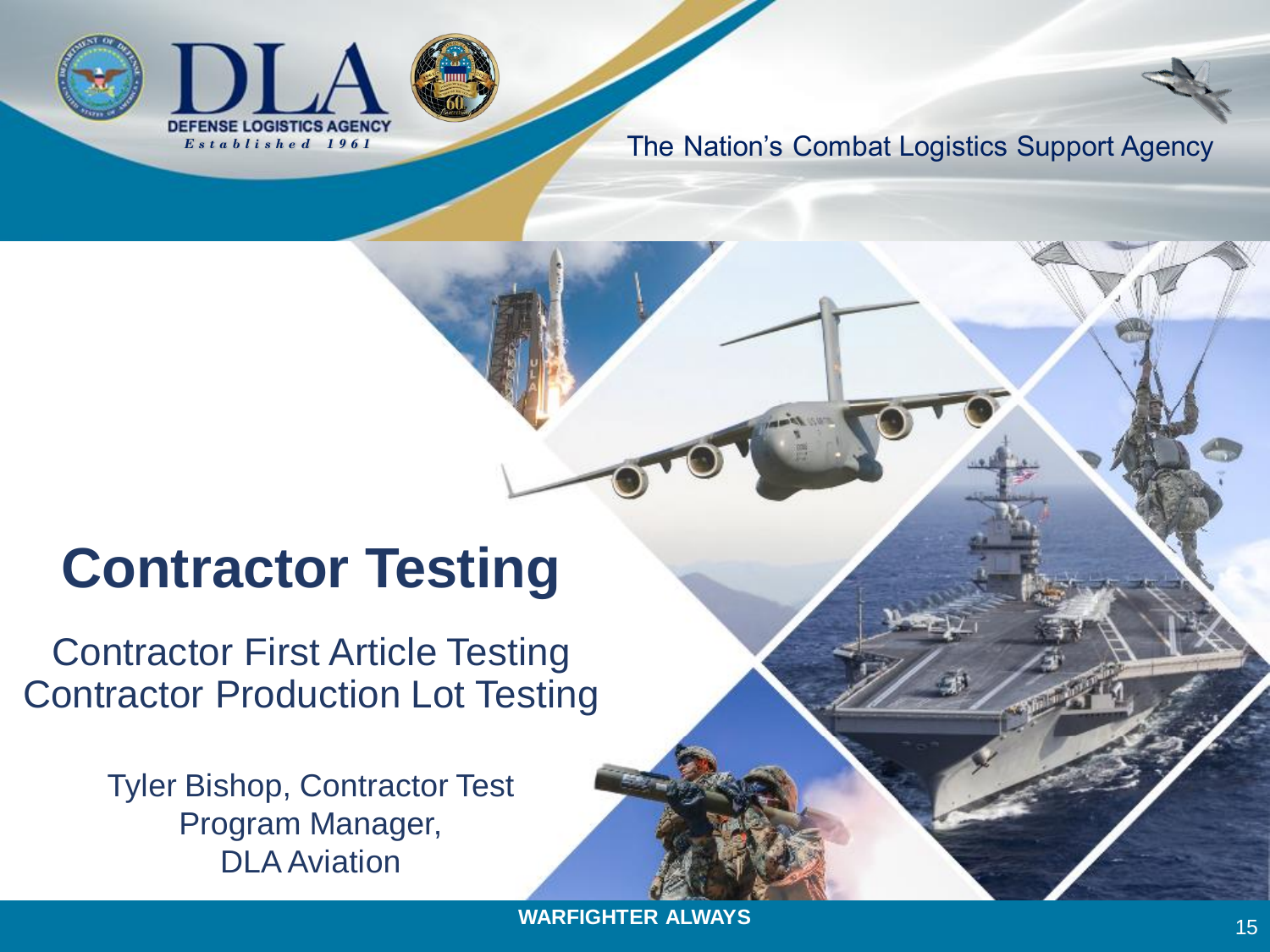

- **Contractor First Article Testing:** (FATC) This test is to show manufacturer capability and is completed at the Manufacturer's Facility and witnessed by a qualified Government Defense Contract Management Agency Quality Assurance Representative (DCMA QAR).
- **Contractor Production Lot Testing**: (PLTC) This Test indicates the manufacturer's ability to create a consistent product within prescribed tolerances (quality). This is done in the Manufacturer's Facility and witnessed by a qualified Government Defense Contract Management Agency Quality Assurance Representative (DCMA QAR).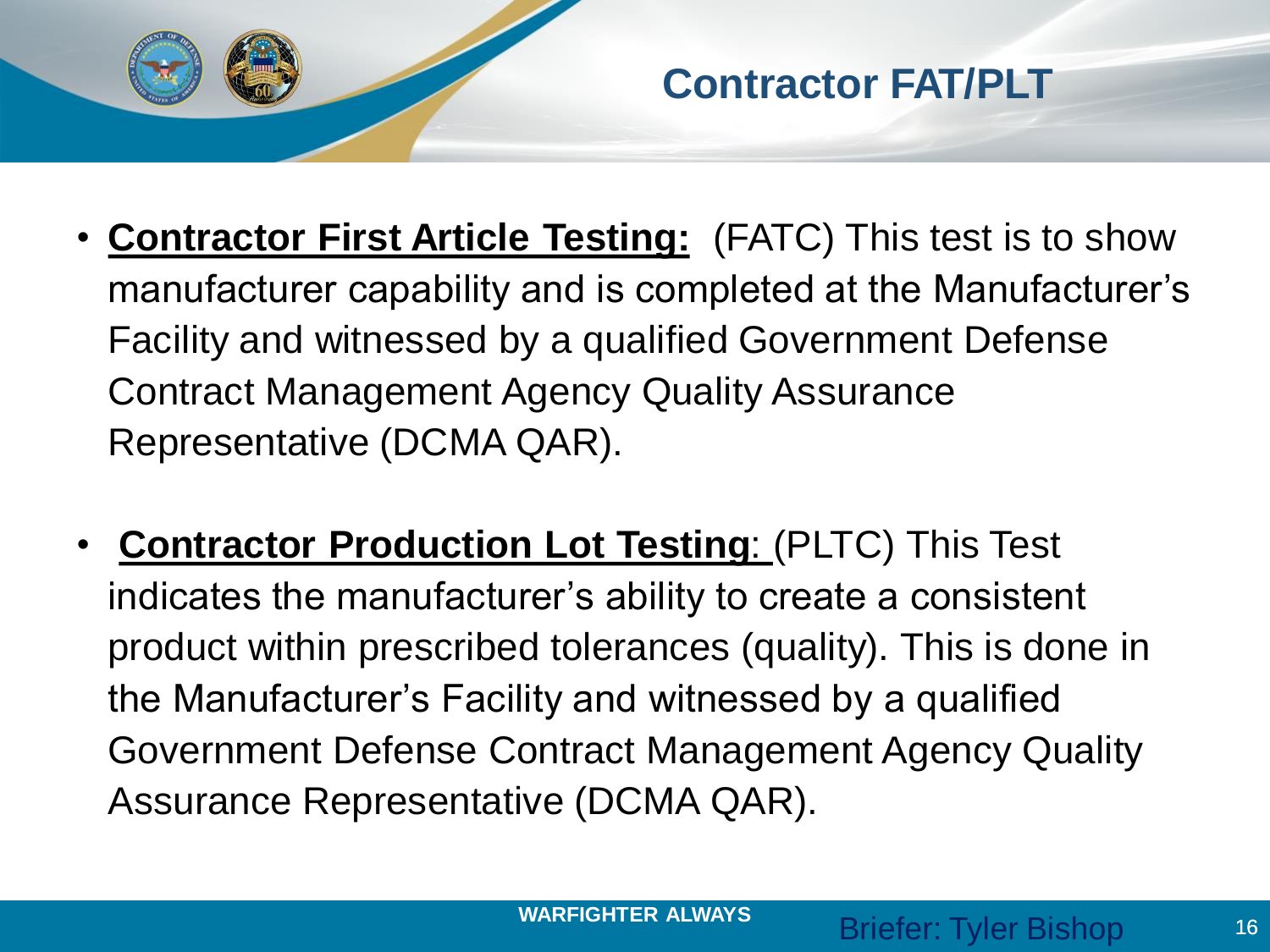

#### **Process Flow**

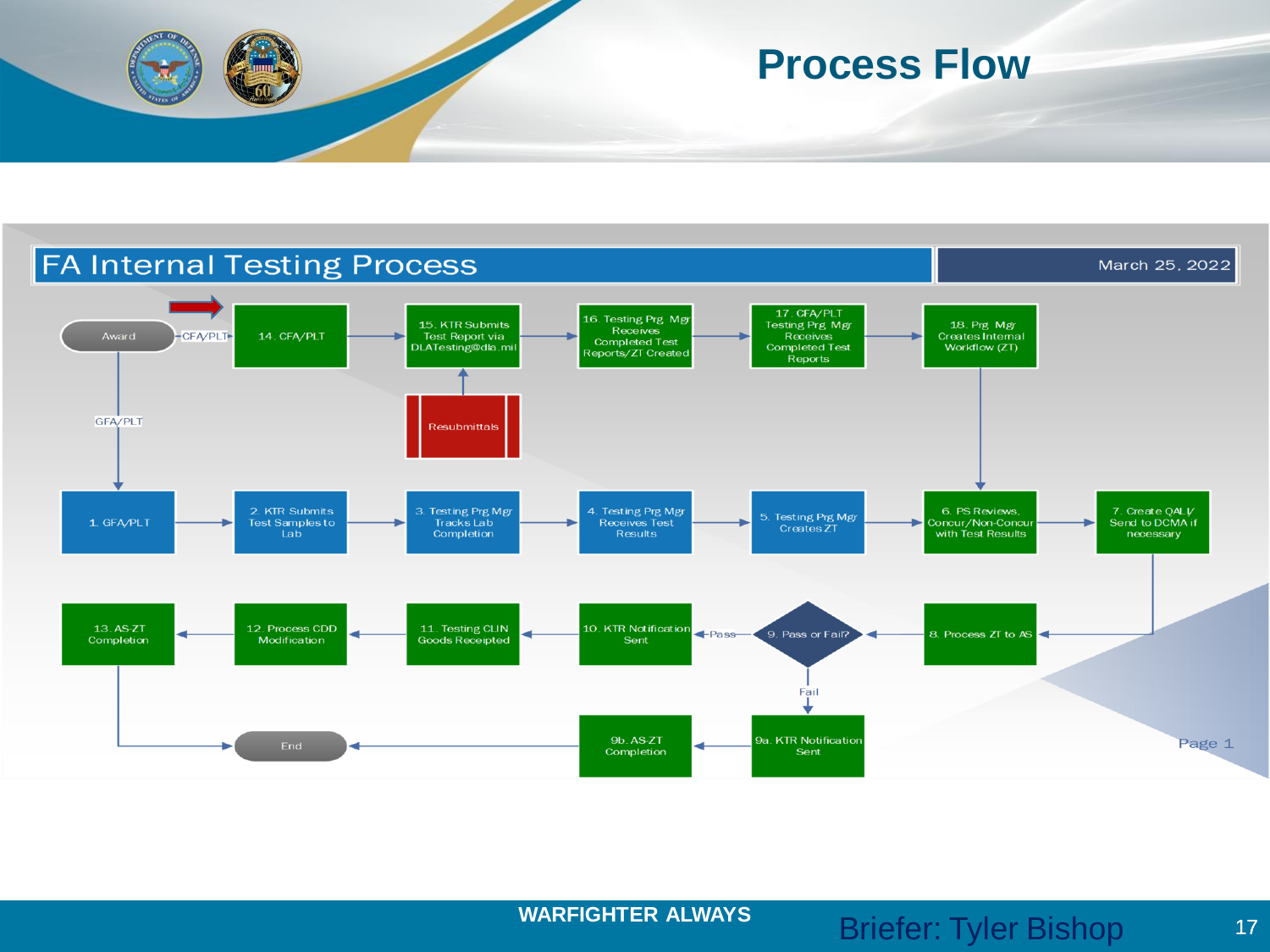

### **Contractor FAT/PLT**

### **PROs**

- Typically, Less Expensive than Government based testing Average Price Range: \$0.00 - \$2,500 (report cost only)
- Quicker to accomplish, usually only taking hours, instead of days to complete
- DCMA QAR Verified
- Limited handling required reducing damage and loss
- Quality Based Test

## **CONs**

- Not as thorough as Government FAT/PLT
- Not reviewed by a DLA Engineer/User (Having specific knowledge of aircraft)
- Potential of not catching technical data package errors on FAT Submission (Missing Engineering Change Orders (ECO)/Exception Data prior to production items.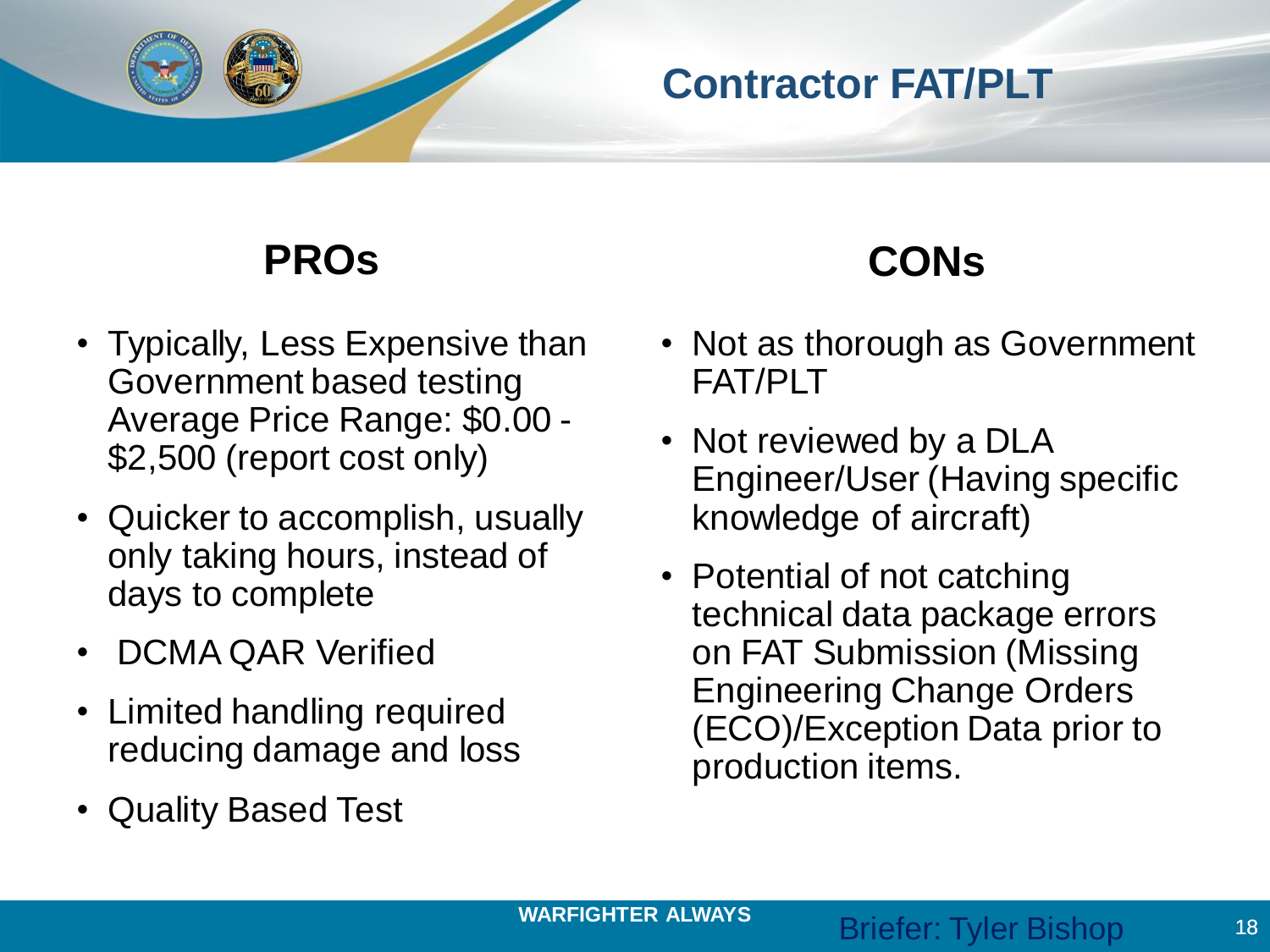

#### **CFAT/PLT Process**

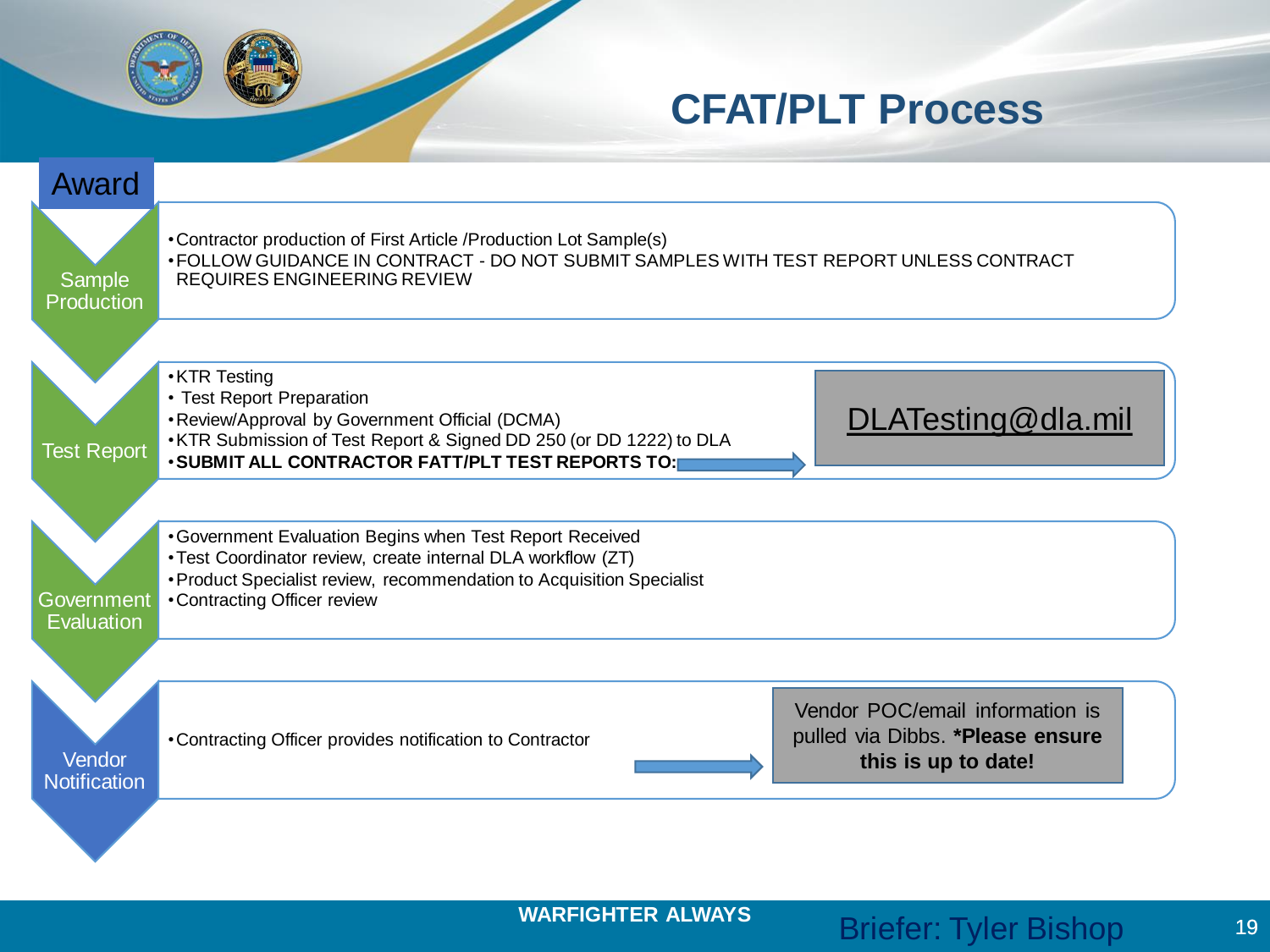#### **Once CFAT / CPLT report is received from testing inbox:**

- TPM will review and create an internal Quality Notifications (QN) "ZT" and assign to the PS (2 business days)
- Product Specialist reviews the test report and provide recommendations to the Contract Administrator (3 business days). For conditional FAT approvals, PS will also issue Quality Letter of Instruction (QALI) to DCMA QAR
- Contract Administrator issues the vendor a notification letter, issues applicable delivery date modifications, and posts the service CLIN to allow vendor to invoice to DFAS. (20 business days)
- Note: If a contract delivery date lapses due to DLA's delay in processing test results, a modification will be issued to adjust the delivery date, per the quoted schedule.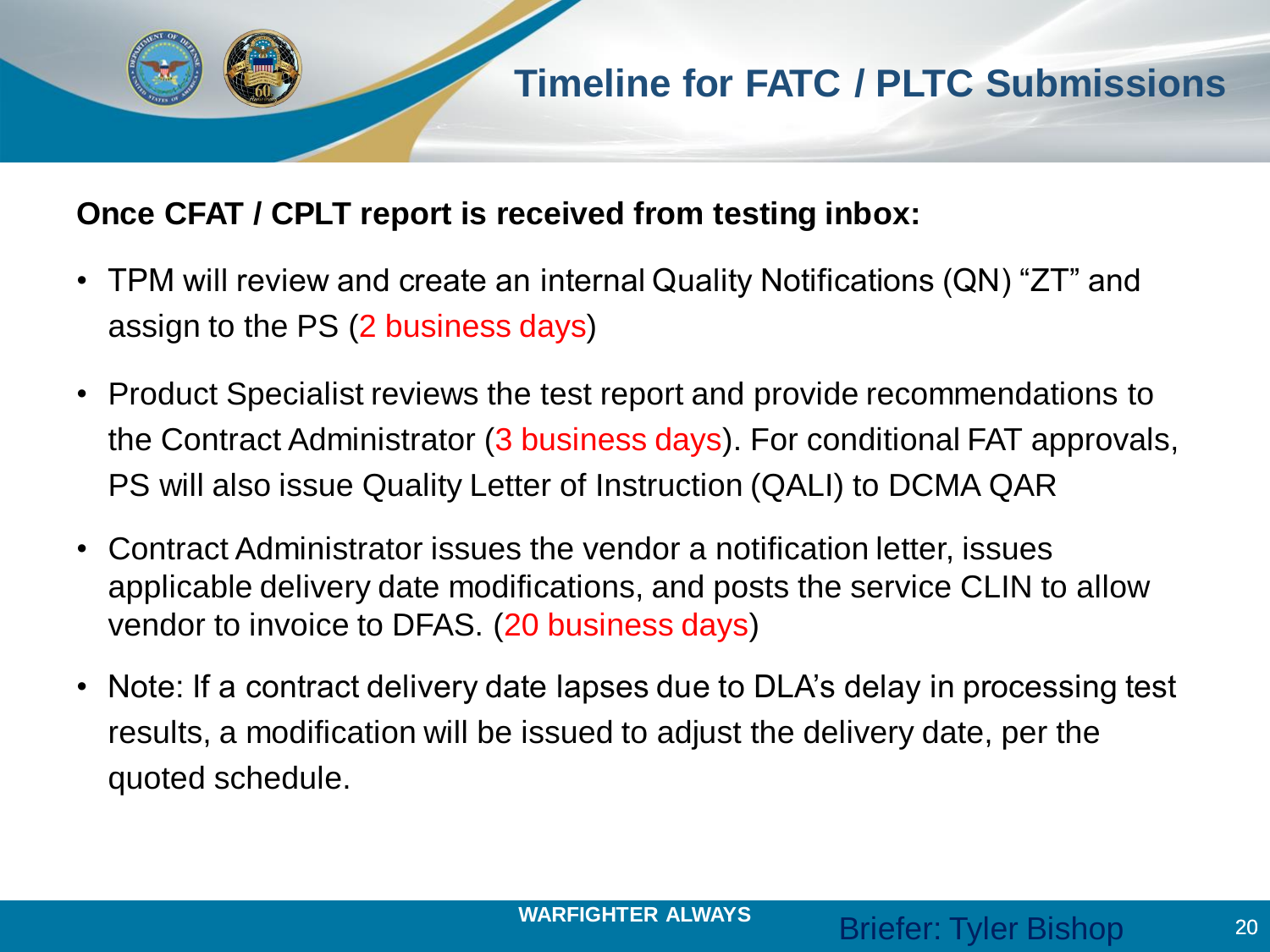

## **CFAT/CPLT Test Report Submission**

Package Should Include:

- Material and Process Certifications
- Dimensional/Visual Inspection Reports
- Signed/Inspected DD250 and/or DD1222 from government representative (e.g. DCMA, unless otherwise specified on contract/delivery order)
- Unless a Government Fit Check is required, FAT/PLT exhibits are **NOT** to be shipped to DLA Aviation (or any other government facility) for review.

## **Only the test report is submitted to DLA**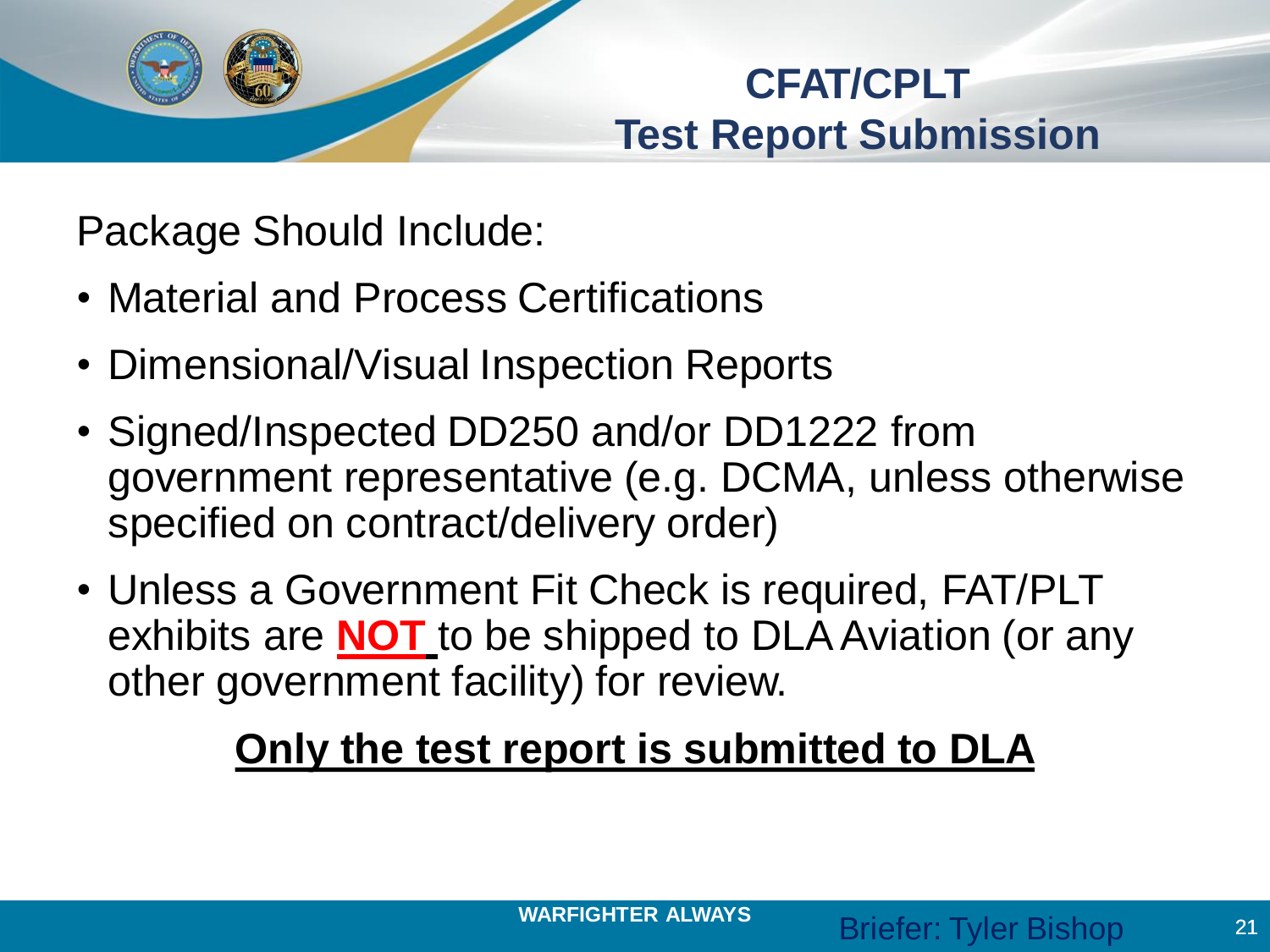# **DLA Aviation Resubmission/Rebuttal Process**

Upon notification that a FAT/PLT/PVT failed:

- The testing team contract administrator will provide a notification letter to the vendor.
	- Request that return information (address/shipping account details) for the samples be provided within **7** business days on the vendor notification letter. This allows the vendor to review the samples and possibly rebut the initial findings.
- Vendor has total of 45 days to notify DLA after notification of failure of intent to resubmit.
- The Testing team contract administrator will then issue a resubmission modification that authorizes the resubmission, revise the delivery schedule, and address the cost to resubmit.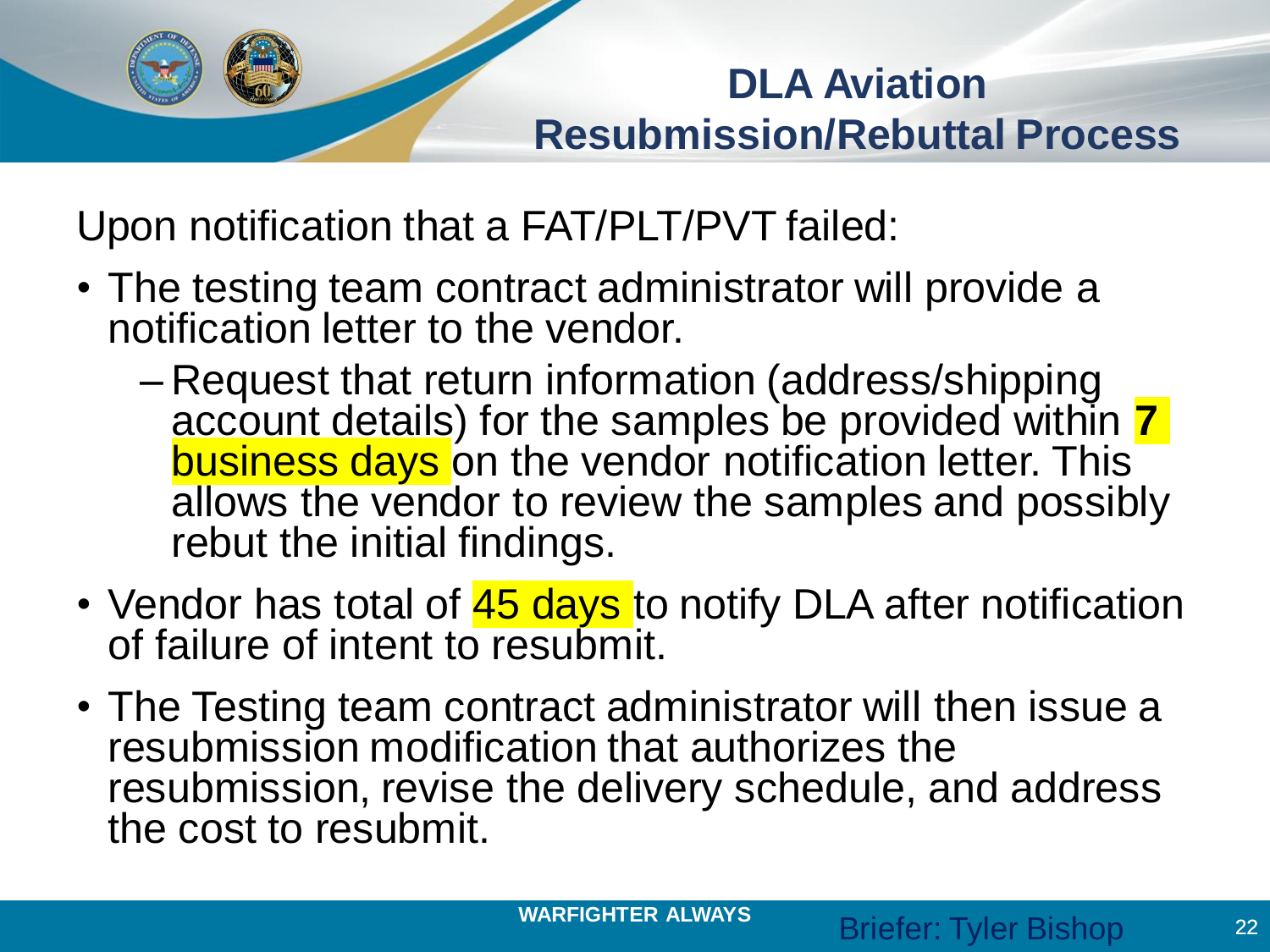

**Rebuttal Process (Rebuttal Letter)**

- If a vendor wishes to rebut the findings of a FAT/PLT/PVT:
	- Submit an official rebuttal letter on company letterhead to **DLATesting@dla.mil** and copy the testing team administrator Contract Administrator that sent the official vendor notification letter of test results.
	- On rebuttal letter: Provide all technical or pictorial evidence as to why this is being challenged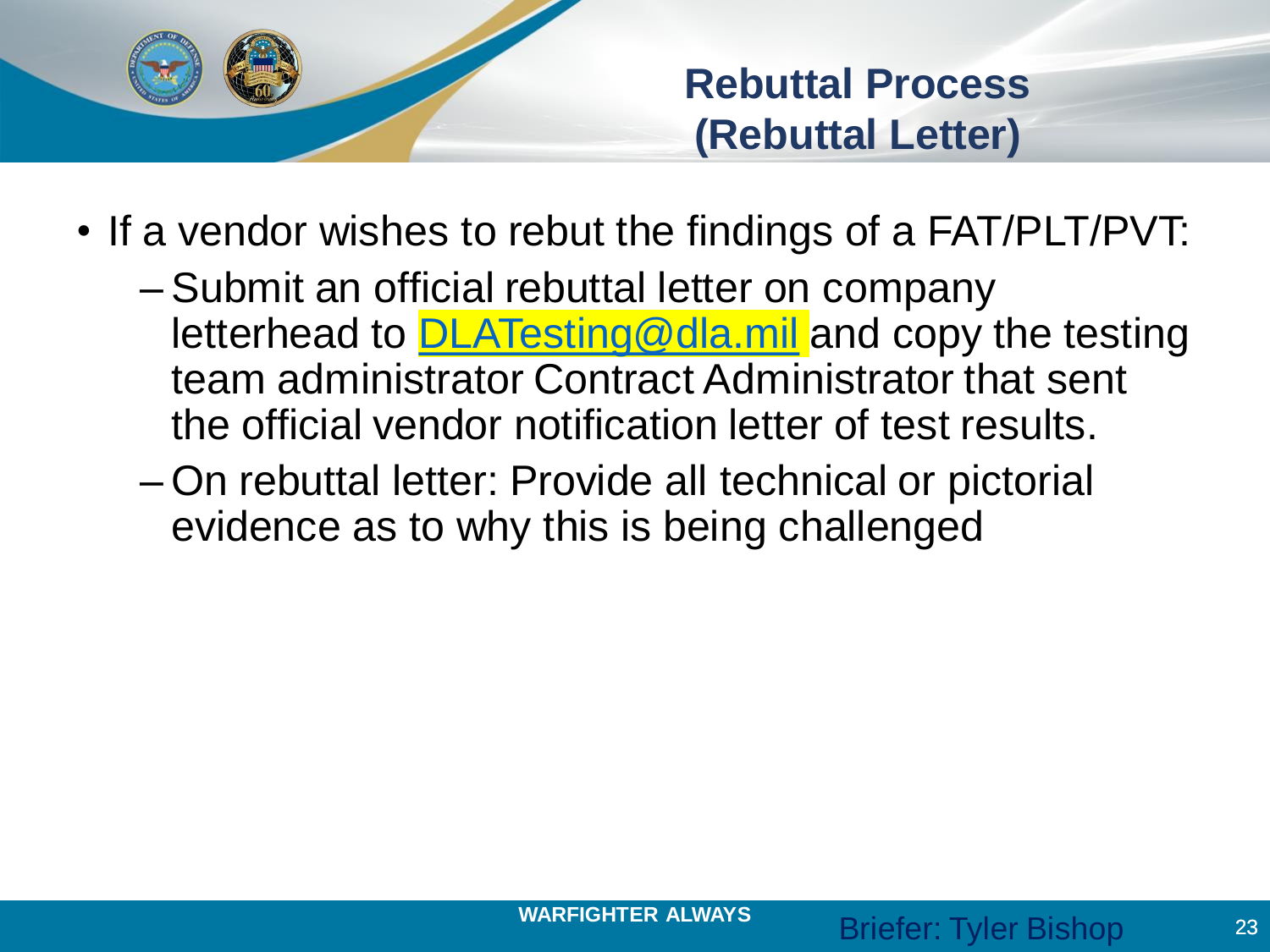

### **Rebuttal Process Cont.**

- **DLA will then**:
	- Product Specialist will review the rebuttal for validity
	- Product Specialist will submit the rebuttal and all evidence supporting the rebuttal to the corresponding lab/ESA either directly via email (for Hill AFB testing) or through 339 system (for all other government tests).
	- If the rebuttal is valid: The lab will provide a new disposition letter and findings and DLA will repeat the ZT/Vendor notification process with the new findings.
	- If the rebuttal is deemed invalid: The Testing team contract administrator will notify the vendor that the original disposition stands.
	- Typical timeline for decision on rebuttals is **45-60** days from receipt of rebuttal package from vendor.
	- Total average timeframe for rebuttal process 90 days.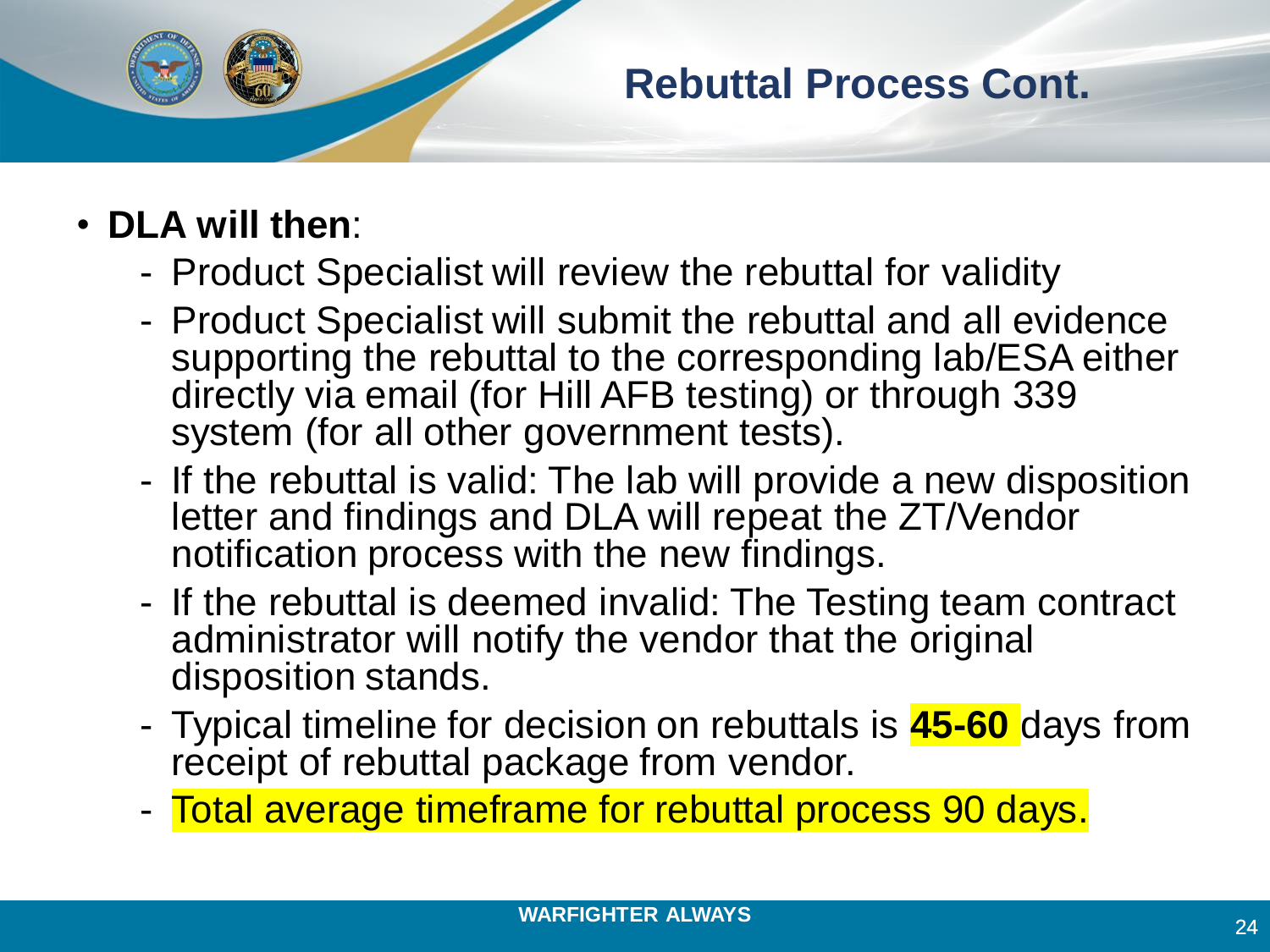

- **Test Reports**
	- Contractor FAT/PLT Test Reports should be submitted to:

#### [DLATesting@dla.mil](mailto:DLATesting@dla.mil)

Submitting Test Reports via PAR, US Mail, FEDX, UPS will **significantly** increase processing time and contractor notification.

- **Resubmittal**
	- Resubmittals (government/contractor) should be submitted to:

[DLATesting@dla.mil](mailto:DLATesting@dla.mil)

Submitting Resubmittals via PAR, US Mail, FEDX, UPS will **significantly** increase processing time.

- **Return Labels**
	- The contractor shall submit the return address and pre-paid return label or shipping account for payment.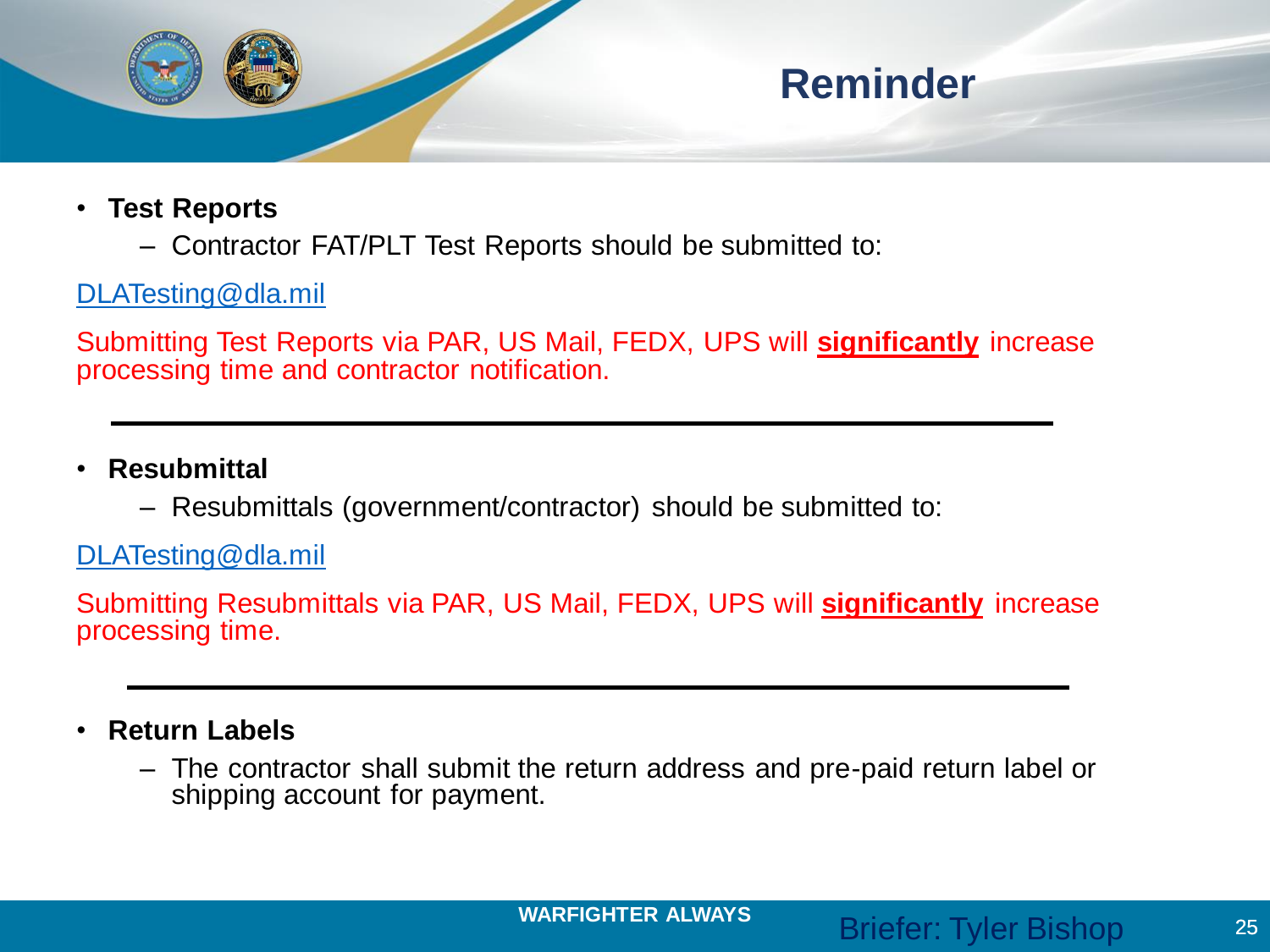



# **Engineering Support Activity**

Brian Hartman, Engineering Technical Manager, DLA Aviation

**WARFIGHTER ALWAYS**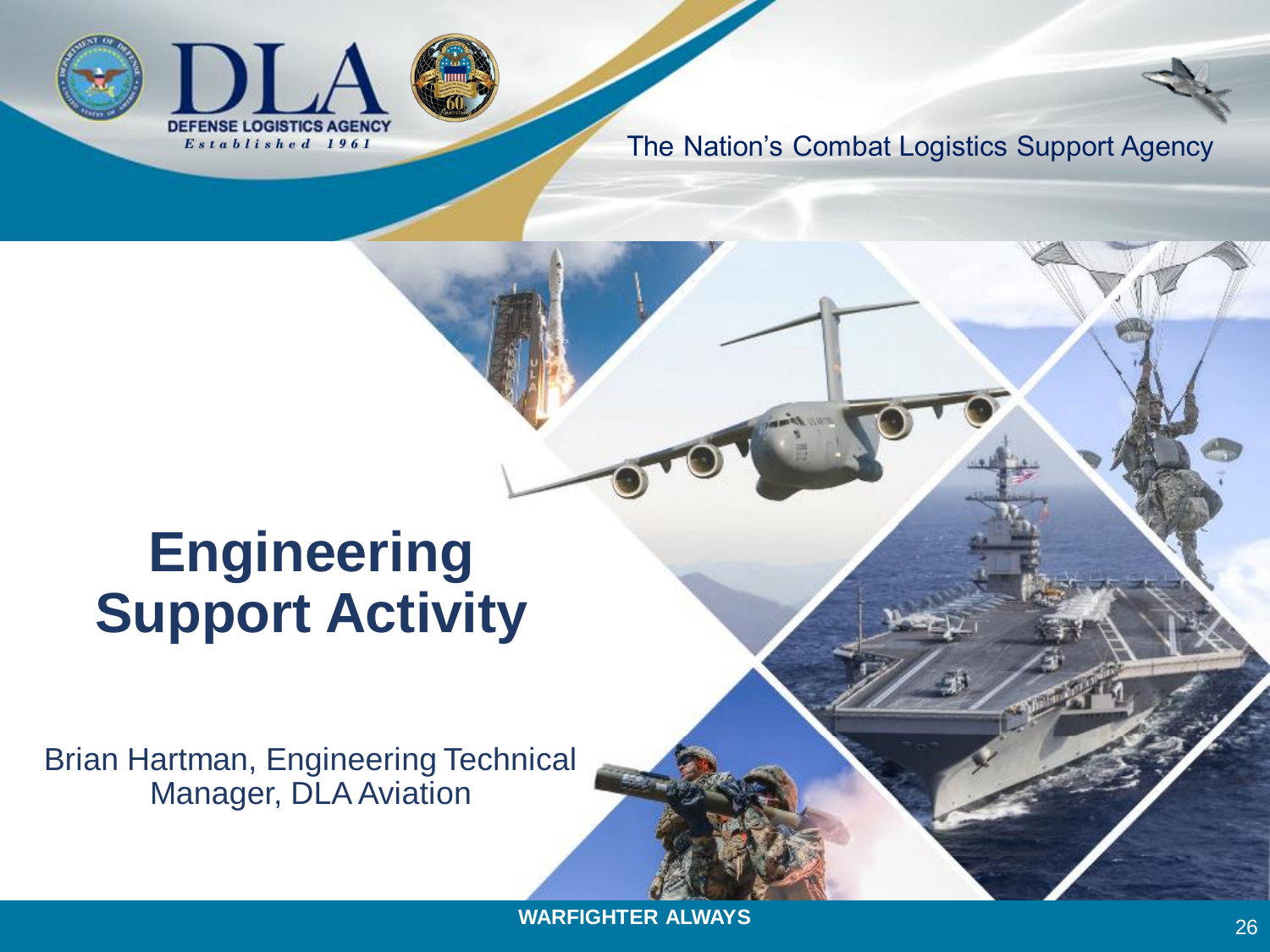

• Electronic request form created by the Product Specialist and submitted to the Military Services Engineering Support Activities (ESA) requesting technical information to support DLA procurements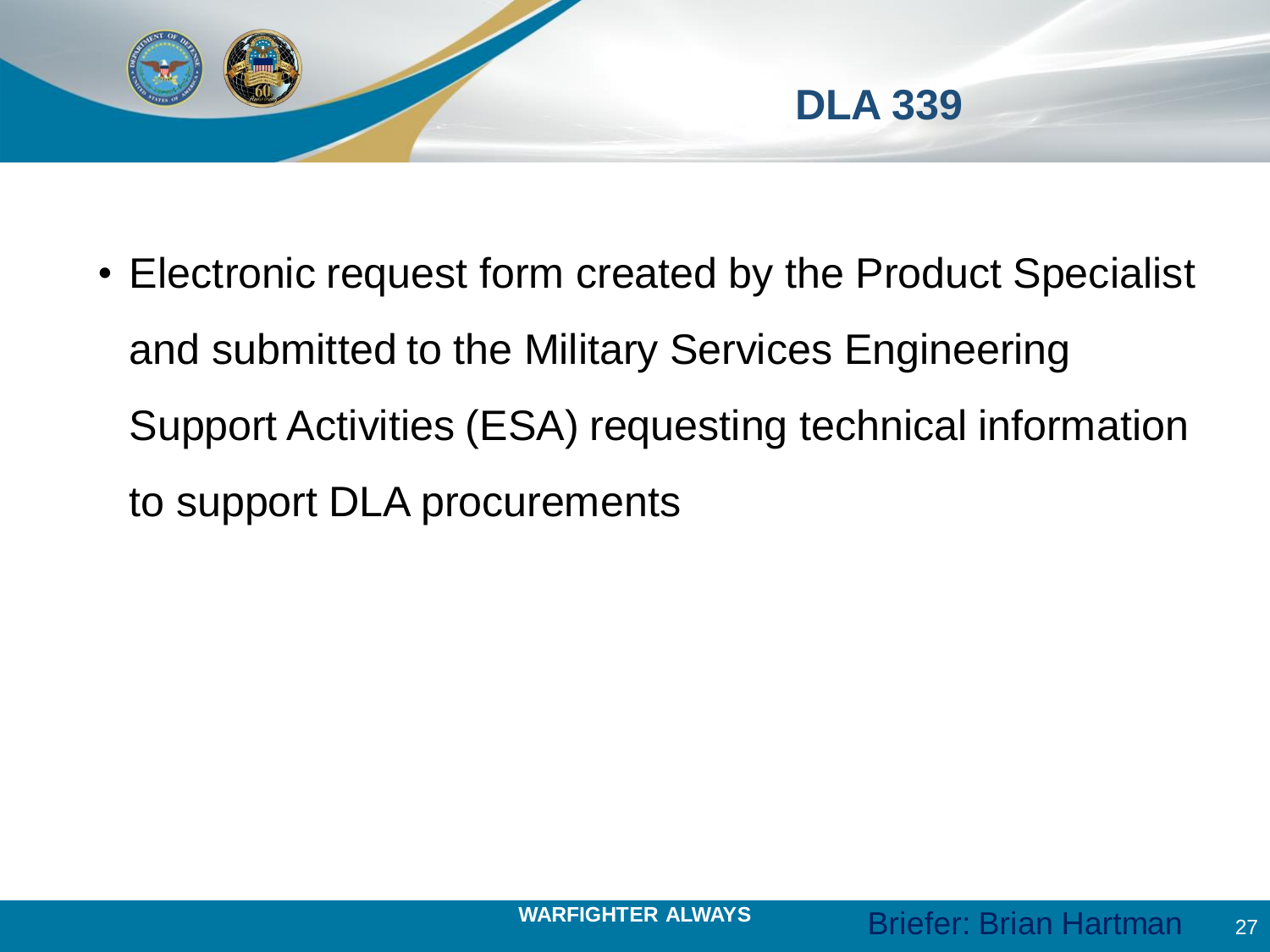

### **Reasons for Initiating a 339 Request**

- The material requires an alternate method of support
- The contractor submits an alternate offer
- **Waiver or deviation is requested**
- Technical Data Package (TDP) Development or Validation is required
- Reverse engineering candidate or requires reverse engineering approval
- A Contract Data Requirements List is required
- The criticality of an NSN must be established or challenged
- A surplus offer needs to be evaluated
- **Other miscellaneous tech requirements**
- **Testing Rebuttals**
- **FAT/PLT Test Requirements**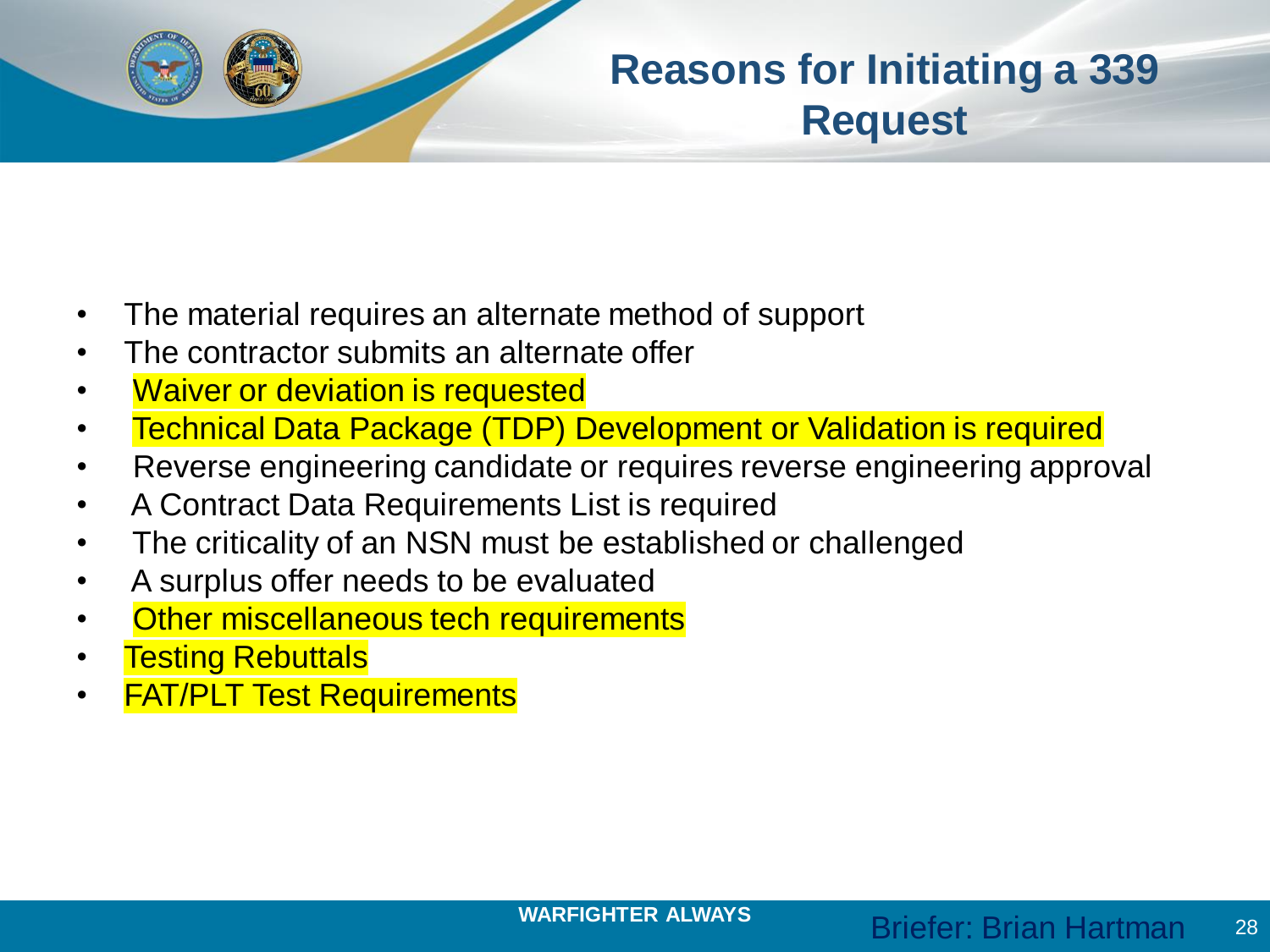**339 ESA Workflow Process**

#### **ESA Workflow**

The initiation of a 339 by the Product Specialist results in a new ESA workflow.

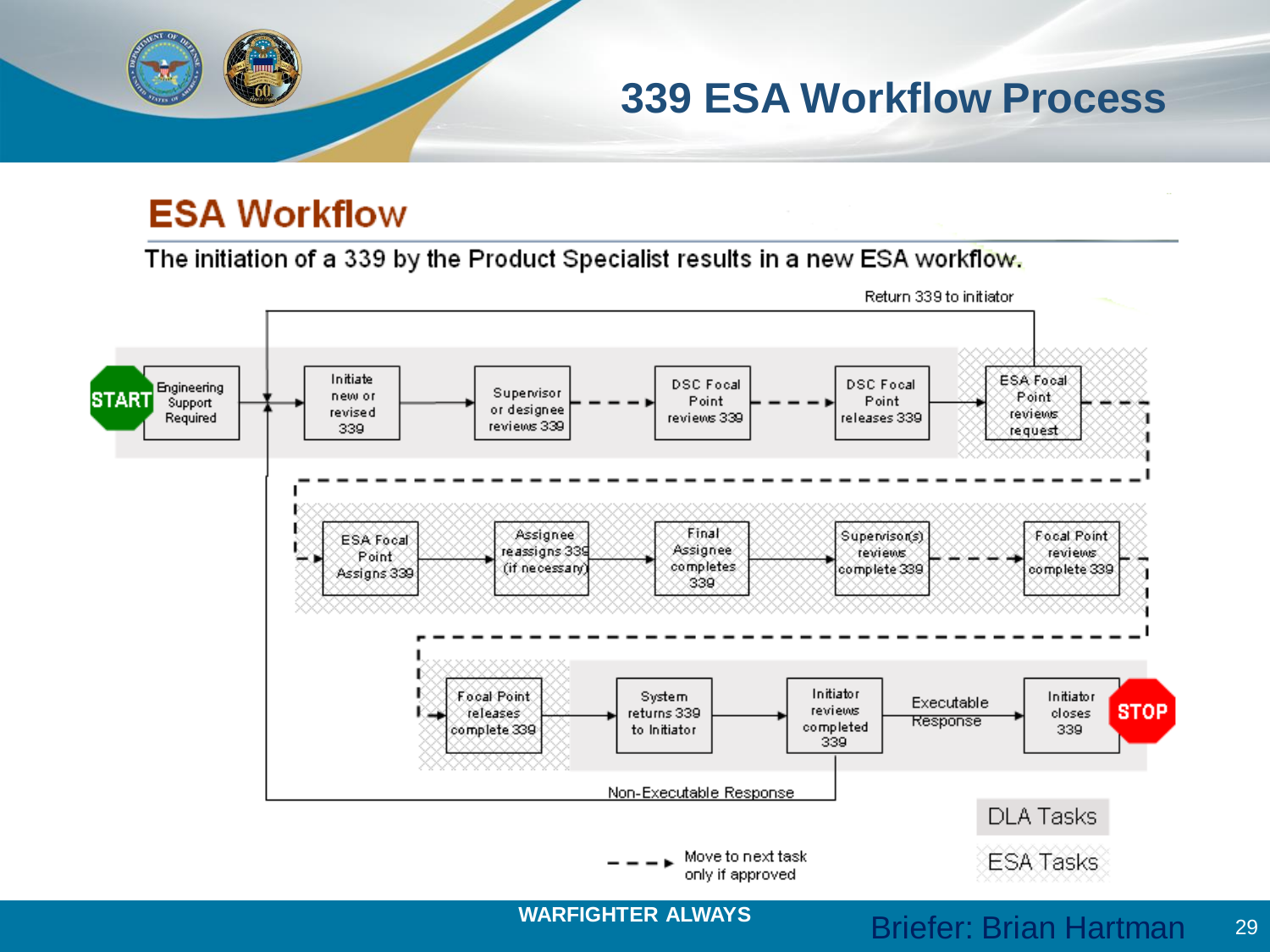



# **When to Submit a Post Award Request (PAR)**

LaShunta Horne, Supervisory Contract Administrator, DLA Aviation

**WARFIGHTER ALWAYS**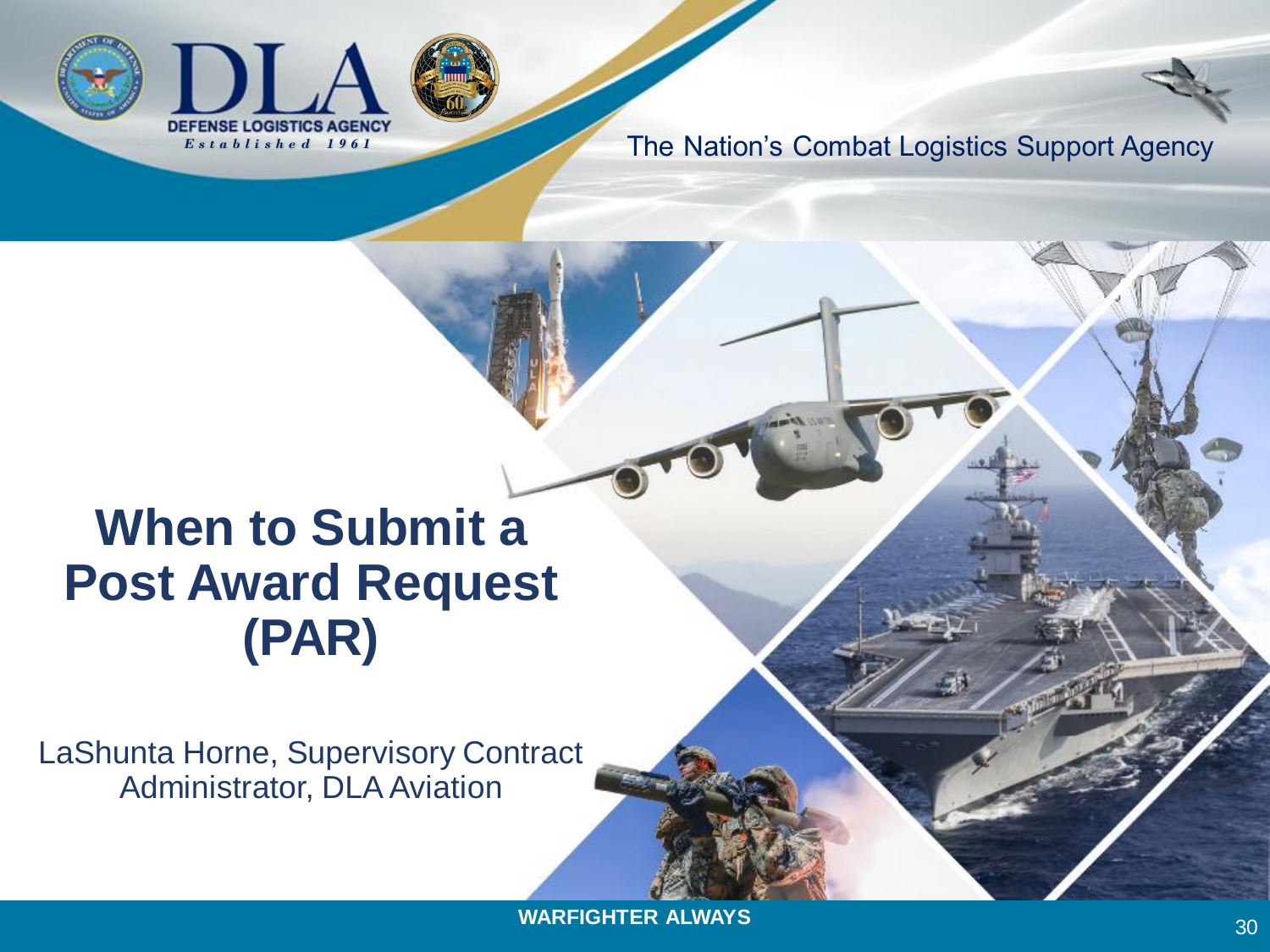

• **VR15 Request for Variance (from National Stock Number Technical Data)**

*Allows vendors to submit a DD Form 1694 Request for Deviation and DD Form1998 Waiver, Deviation, or Engineering Change Request for Engineering Support Activities to consider Requests For Variance.*

• **VR16 First Article (Government or Contractor)** 

*Allows vendors to inquire about the status of First Article Submissions.*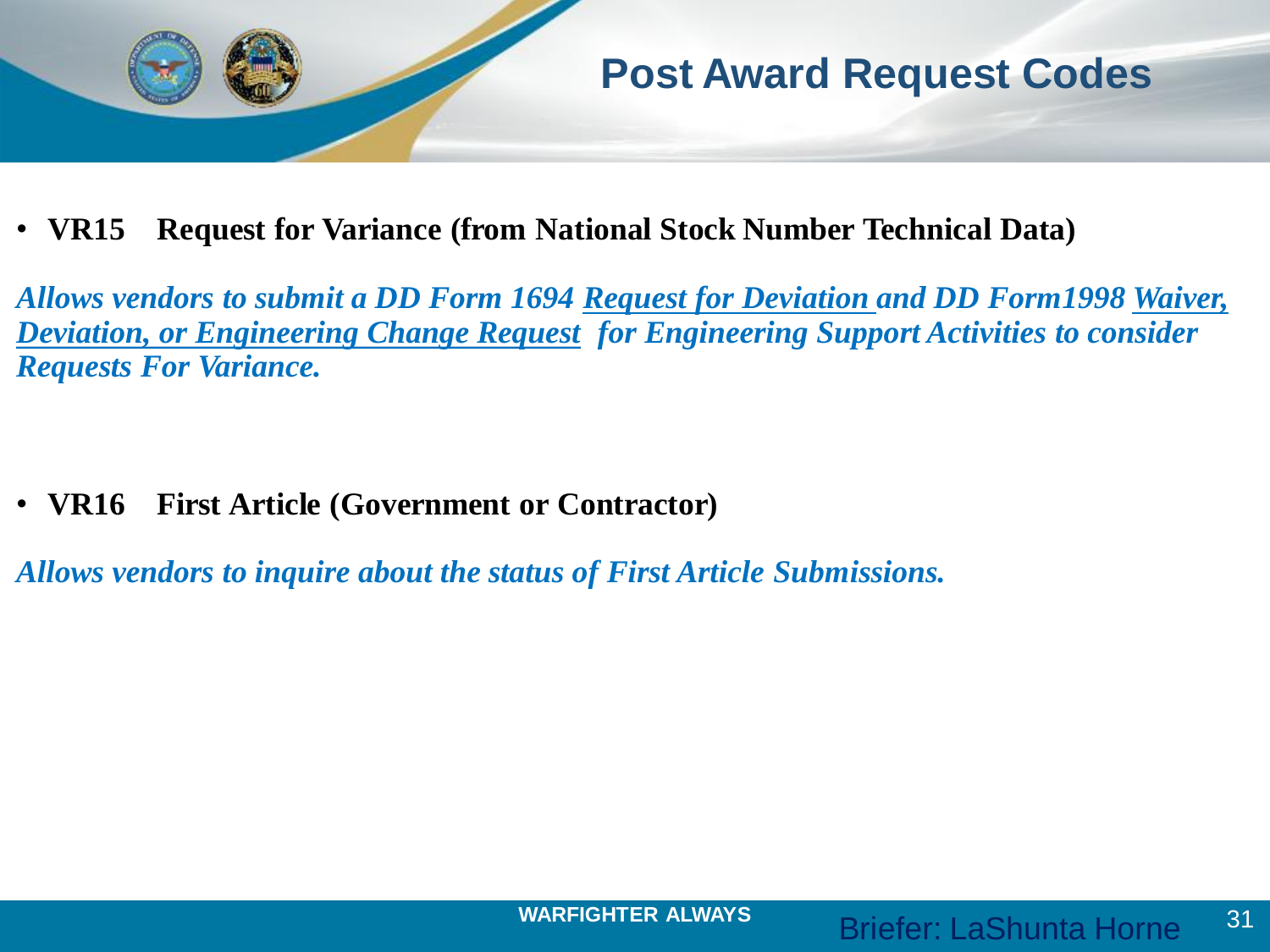### **Post Award Request: Processing Times**

| JU uays |                                      |
|---------|--------------------------------------|
|         | Change Contract Delivery Date        |
|         | <b>Quantity Reduction</b>            |
|         | <b>Cancellation Request</b>          |
|         | Defense Contract Management          |
|         | <b>Agency Office Change</b>          |
|         | Inspection/Acceptance Location       |
|         | Change                               |
|         | <b>Contractor First Article Test</b> |
|         | Report                               |
|         | <b>Informal Modification/Credit</b>  |
|         | Memoranda                            |
|         |                                      |

- Erroneous Invoice Submissions
- First Article Test Submission **Notification**
- COVID-19

**Resolution: ~ 30 days**

Award Frror

#### **Resolution:**

#### **~ 60 days**

- Undefined Other Vendor Requests
- Change Contract Delivery Date with **Consideration**
- **Requests for Variance**
- Financial Queries/Payment Issues
- **First Article Test Approvals/** Resubmittals/Waiver Request/ **Rebuttals**
- Clause Additions/Removals
- Contract Overruns
- Duty Free Material Processing
- CLIN Additions
- Packaging CAGE Changes
- Unclear Verbiage from CDRs, PARS
- Vendor Shipment Module

#### **Resolution:**

#### **Greater than 60 days**

- Change in Contract Delivery Date (Unresolved First Article Test/Production Lot Test)
- **Request for Variance: Delayed** Engineering Support Activity Reply
- Multiple Post Award Requests for Single Contract
- Price Changes
- Payment/DFAS Issues (Technical Quality/Resolution Specialist support required)
- Unit of Issue Change (Technical Quality support)
- Part Number/National Stock Number **Updates**
- Technical Data Package Updates/ **Corrections**
- Source Approval Requests
- Novation Agreements
- DD Form 254 (Unclassified Material)
- Cost/Price Analysis: Increases
- Tooling Issues